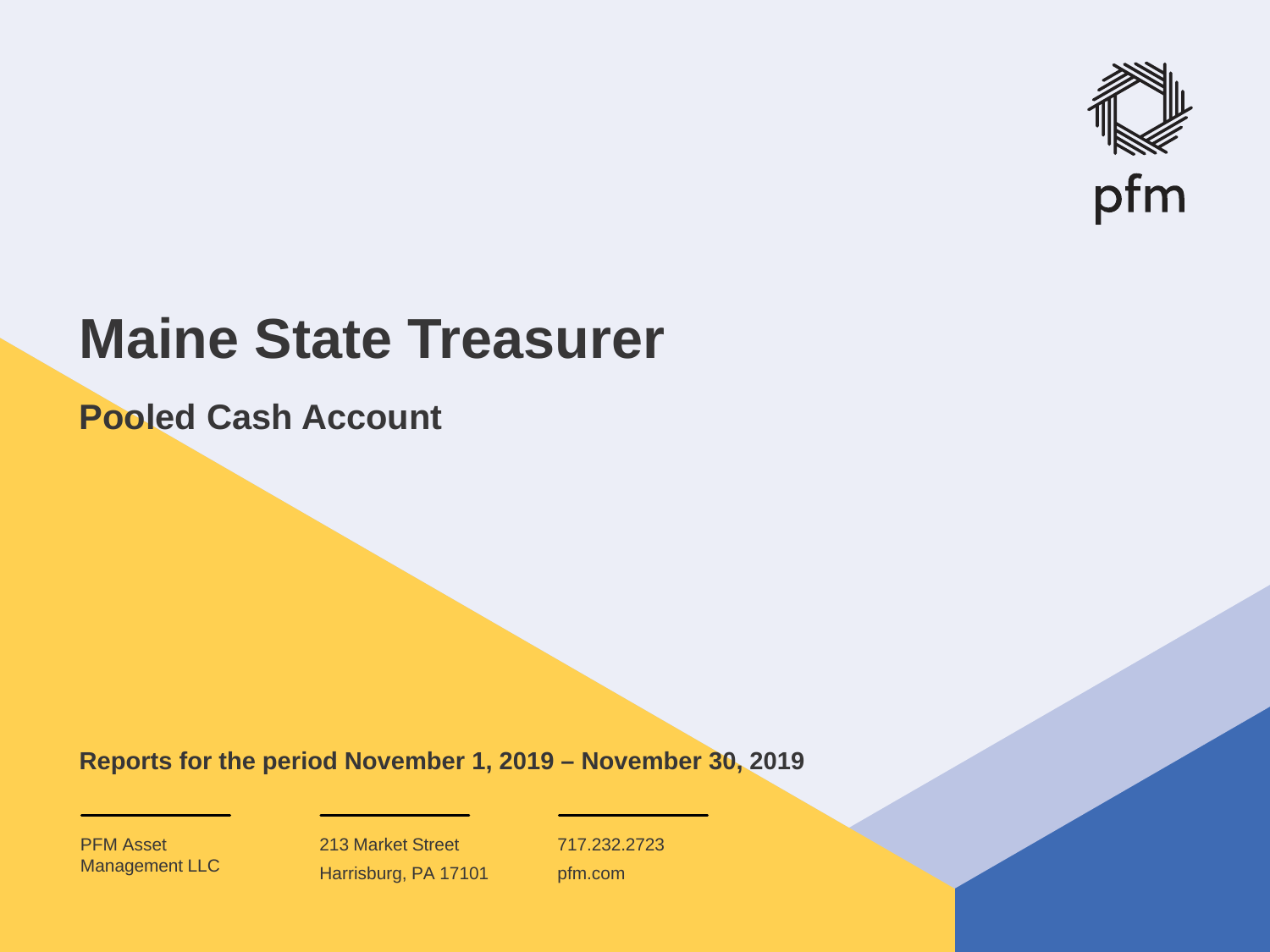#### **Maine State Treasurer Activity and Performance Summary For the Month Ending November 30, 2019**

| Amortized Cost Basis Activity Summary |  |
|---------------------------------------|--|
|---------------------------------------|--|

| <b>Beginning Amortized Cost Value</b>   |               | 1,678,117,405.11  | <b>Interest Earned</b>                       |
|-----------------------------------------|---------------|-------------------|----------------------------------------------|
| <b>Additions</b>                        |               |                   |                                              |
| Contributions                           | 0.00          |                   | <b>Current Holdings</b>                      |
| <b>Interest Received</b>                | 1,875,496.30  |                   | Cash and Equivalents<br>614,748.72           |
| <b>Accrued Interest Sold</b>            | 0.00          |                   | 0.00<br>Repurchase Agreement                 |
| Gain on Sales                           | 0.00          |                   | <b>Certificates of Deposit</b><br>377,708.33 |
| <b>Total Additions</b>                  |               | 1,875,496.30      | 0.00<br><b>Commercial Paper</b>              |
| Deductions                              |               |                   | 767,256.73<br>U.S. Treasuries                |
| Withdrawals                             | 95,054,497.76 |                   | <b>Federal Agency</b><br>623,958.34          |
| <b>Accrued Interest Purchased</b>       | 78,404.79     |                   | 47,091.03<br>Corporate                       |
| Loss on Sales                           | 0.00          |                   |                                              |
|                                         |               |                   | <b>Sales and Maturities</b>                  |
| <b>Total Deductions</b>                 |               | (95, 132, 902.55) | 0.00<br>Repurchase Agreement                 |
| Accretion (Amortization) for the Period |               | 293,291.39        | 0.00<br><b>Commercial Paper</b>              |
| <b>Ending Amortized Cost Value</b>      |               | 1,585,153,290.25  | 0.00<br><b>Certificates of Deposit</b>       |
| <b>Ending Fair Value</b>                |               | 1,588,275,366.54  | U.S. Treasuries<br>29,713.11                 |
| Unrealized Gain (Loss)                  |               | 3,122,076.29      | 50,312.50<br><b>Federal Agency</b>           |
|                                         |               |                   | $\sim$ $\sim$ $\sim$                         |

| <b>Amortized Cost Basis Activity Summary</b> |               |                   | <b>Detail of Amortized Cost Basis Return</b> |                        |                                    |                            |                     |
|----------------------------------------------|---------------|-------------------|----------------------------------------------|------------------------|------------------------------------|----------------------------|---------------------|
| <b>Beginning Amortized Cost Value</b>        |               | 1,678,117,405.11  |                                              | <b>Interest Earned</b> | <b>Accretion</b><br>(Amortization) | <b>Realized Gain(Loss)</b> | <b>Total Income</b> |
| Additions                                    |               |                   |                                              |                        |                                    |                            |                     |
| Contributions                                | 0.00          |                   | <b>Current Holdings</b>                      |                        |                                    |                            |                     |
| <b>Interest Received</b>                     | 1,875,496.30  |                   | Cash and Equivalents                         | 614,748.72             | 0.00                               | 0.00                       | 614,748.72          |
| <b>Accrued Interest Sold</b>                 | 0.00          |                   | Repurchase Agreement                         | 0.00                   | 0.00                               | 0.00                       | 0.00                |
| Gain on Sales                                | 0.00          |                   | <b>Certificates of Deposit</b>               | 377,708.33             | 0.00                               | 0.00                       | 377,708.33          |
| <b>Total Additions</b>                       |               | 1,875,496.30      | <b>Commercial Paper</b>                      | 0.00                   | 263.475.15                         | 0.00                       | 263,475.15          |
| Deductions                                   |               |                   | U.S. Treasuries                              | 767,256.73             | (7,508.49)                         | 0.00                       | 759,748.24          |
| Withdrawals                                  | 95,054,497.76 |                   | <b>Federal Agency</b>                        | 623,958.34             | 8,864.90                           | 0.00                       | 632,823.24          |
| <b>Accrued Interest Purchased</b>            | 78,404.79     |                   | Corporate                                    | 47,091.03              | 4,687.08                           | 0.00                       | 51,778.11           |
| Loss on Sales                                | 0.00          |                   |                                              |                        |                                    |                            |                     |
|                                              |               |                   | <b>Sales and Maturities</b>                  |                        |                                    |                            |                     |
| <b>Total Deductions</b>                      |               | (95, 132, 902.55) | Repurchase Agreement                         | 0.00                   | 0.00                               | 0.00                       | 0.00                |
| Accretion (Amortization) for the Period      |               | 293,291.39        | <b>Commercial Paper</b>                      | 0.00                   | 0.00                               | 0.00                       | 0.00                |
| <b>Ending Amortized Cost Value</b>           |               | 1,585,153,290.25  | <b>Certificates of Deposit</b>               | 0.00                   | 0.00                               | 0.00                       | 0.00                |
| Ending Fair Value                            |               | 1,588,275,366.54  | U.S. Treasuries                              | 29,713.11              | 23,772.75                          | 0.00                       | 53,485.86           |
| Unrealized Gain (Loss)                       |               | 3,122,076.29      | <b>Federal Agency</b>                        | 50,312.50              | 0.00                               | 0.00                       | 50,312.50           |
|                                              |               |                   | Corporate                                    | 0.00                   | 0.00                               | 0.00                       | 0.00                |
|                                              |               |                   | <b>Total</b>                                 | 2,510,788.76           | 293,291.39                         | 0.00                       | 2,804,080.15        |

# **Summary of Amortized Cost Basis Return for the Period**

|                  | <b>Twelve</b>         | <b>Six</b>            |               |                                             | <b>Total Portfolio</b> |
|------------------|-----------------------|-----------------------|---------------|---------------------------------------------|------------------------|
|                  | <b>Month Trailing</b> | <b>Month Trailing</b> | For the Month | Interest Earned                             | 2,510,788.76           |
| <b>Fed Funds</b> | 2.33%                 | 2.19%                 | 1.75%         | Accretion (Amortization)                    | 293,291.39             |
| Overnight Repo   | 2.38%                 | 2.21%                 | 1.64%         | Realized Gain (Loss) on Sales               | 0.00                   |
| 3 Month T-Bill   | 2.16%                 | 1.91%                 | 1.56%         | Total Income on Portfolio                   | 2,804,080.15           |
| 6 Month T-Bill   | 2.18%                 | 1.88%                 | 1.58%         | Average Daily Historical Cost               | 1,702,809,651.83       |
| 1 Year T-Note    | 2.18%                 | 1.85%                 | 1.67%         | <b>Annualized Return</b>                    | 2.00%                  |
| 2 Year T-Note    | 2.06%                 | 1.68%                 | 1.62%         | Annualized Return Fiscal Year to Date       | 2.22%                  |
| 5 Year T-Note    | 2.04%                 | 1.65%                 | 1.64%         | <b>Investment Advisory Fees</b>             | 20.581.81              |
|                  |                       |                       |               | Annualized Return (net of fees)             | 1.99%                  |
|                  |                       |                       |               | Weighted Average Effective Duration in Days | 446                    |

| <b>Annualized Comparative Rates of Returi</b> |  |  |
|-----------------------------------------------|--|--|
|                                               |  |  |

|                | <b>Twelve</b>         | Six                   |                      |
|----------------|-----------------------|-----------------------|----------------------|
|                | <b>Month Trailing</b> | <b>Month Trailing</b> | <b>For the Month</b> |
| Fed Funds      | 2.33%                 | 2.19%                 | 1.75%                |
| Overnight Repo | 2.38%                 | 2.21%                 | 1.64%                |
| 3 Month T-Bill | 2.16%                 | 1.91%                 | 1.56%                |
| 6 Month T-Bill | 2.18%                 | 1.88%                 | 1.58%                |
| 1 Year T-Note  | 2.18%                 | 1.85%                 | 1.67%                |
| 2 Year T-Note  | 2.06%                 | 1.68%                 | 1.62%                |
| 5 Year T-Note  | 2.04%                 | 1.65%                 | 1.64%                |
|                |                       |                       |                      |
|                |                       |                       |                      |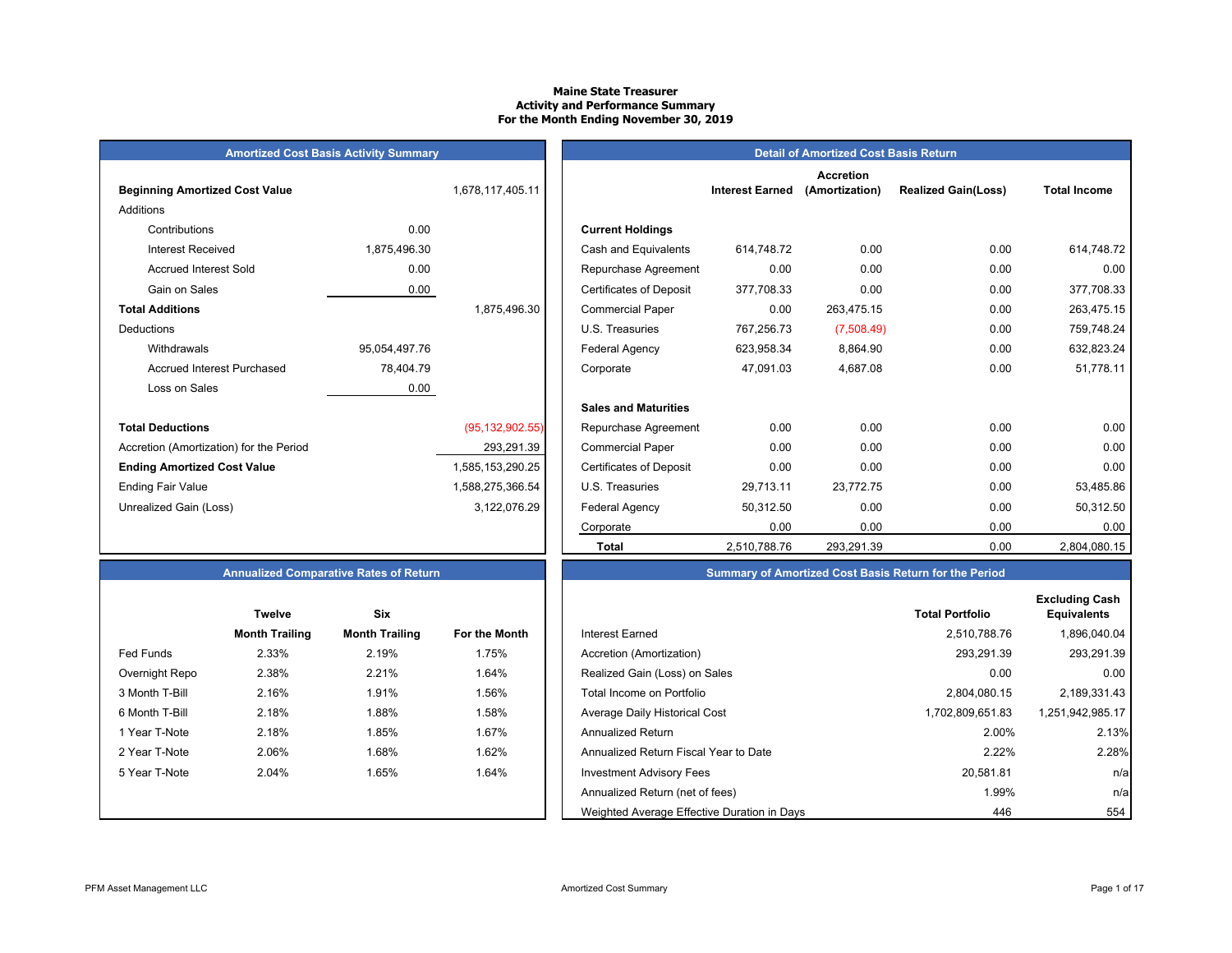## **Maine State TreasurerActivity and Performance Summary For the Month Ending November 30, 2019**

| <b>Fair Value Basis Activity Summary</b> |               |                   |                                |
|------------------------------------------|---------------|-------------------|--------------------------------|
| <b>Beginning Fair Value</b>              |               | 1,682,768,776.86  |                                |
| Additions                                |               |                   |                                |
| Contributions                            | 0.00          |                   | <b>Current Holdings</b>        |
| <b>Interest Received</b>                 | 1,875,496.30  |                   | Cash and Equivalents           |
| <b>Accrued Interest Sold</b>             | 0.00          |                   | Repurchase Agreeme             |
| <b>Total Additions</b>                   |               | 1,875,496.30      | <b>Certificates of Deposit</b> |
|                                          |               |                   | <b>Commercial Paper</b>        |
| <b>Deductions</b>                        |               |                   | U.S. Treasuries                |
| Withdrawals                              | 95,054,497.76 |                   | Federal Agency                 |
| <b>Accrued Interest Purchased</b>        | 78,404.79     |                   | Corporate                      |
| <b>Total Deductions</b>                  |               | (95, 132, 902.55) | <b>Sales and Maturities</b>    |
|                                          |               |                   | Repurchase Agreeme             |
| Change in Fair Value for the Period      |               | (1,236,004.07)    | <b>Commercial Paper</b>        |
| <b>Ending Fair Value</b>                 |               | 1,588,275,366.54  | <b>Certificates of Deposit</b> |

# **Detail of Fair Value Basis Return**

| Beginning Fair Value                |               | 1,682,768,776.86  |                                | <b>Interest Earned</b> | <b>Change in Fair Value</b> | <b>Total Income</b> |
|-------------------------------------|---------------|-------------------|--------------------------------|------------------------|-----------------------------|---------------------|
| Additions                           |               |                   |                                |                        |                             |                     |
| Contributions                       | 0.00          |                   | <b>Current Holdings</b>        |                        |                             |                     |
| <b>Interest Received</b>            | 1,875,496.30  |                   | Cash and Equivalents           | 614,748.72             | 0.00                        | 614,748.72          |
| <b>Accrued Interest Sold</b>        | 0.00          |                   | Repurchase Agreement           | 0.00                   | 0.00                        | 0.00                |
| <b>Total Additions</b>              |               | 1,875,496.30      | <b>Certificates of Deposit</b> | 377,708.33             | 0.00                        | 377,708.33          |
|                                     |               |                   | <b>Commercial Paper</b>        | 0.00                   | 194,109.50                  | 194,109.50          |
| Deductions                          |               |                   | U.S. Treasuries                | 767,256.73             | (865, 445.25)               | (98, 188.52)        |
| Withdrawals                         | 95,054,497.76 |                   | Federal Agency                 | 623,958.34             | (515, 275.00)               | 108,683.34          |
| Accrued Interest Purchased          | 78,404.79     |                   | Corporate                      | 47,091.03              | (55,983.32)                 | (8,892.29)          |
| <b>Total Deductions</b>             |               | (95, 132, 902.55) | <b>Sales and Maturities</b>    |                        |                             |                     |
|                                     |               |                   | Repurchase Agreements          | 0.00                   | 0.00                        | 0.00                |
| Change in Fair Value for the Period |               | (1,236,004.07)    | <b>Commercial Paper</b>        | 0.00                   | 0.00                        | 0.00                |
| <b>Ending Fair Value</b>            |               | 1,588,275,366.54  | <b>Certificates of Deposit</b> | 0.00                   | 0.00                        | 0.00                |
|                                     |               |                   | U.S. Treasuries                | 29,713.11              | 7,150.00                    | 36,863.11           |
|                                     |               |                   | <b>Federal Agency</b>          | 50,312.50              | (560.00)                    | 49,752.50           |
|                                     |               |                   | Corporate                      | 0.00                   | 0.00                        | 0.00                |
|                                     |               |                   | <b>Total</b>                   | 2,510,788.76           | (1,236,004.07)              | 1,274,784.69        |

# **Annualized Comparative Rates of Return**

|                  | <b>Twelve</b>         | Six                   |                      |
|------------------|-----------------------|-----------------------|----------------------|
|                  | <b>Month Trailing</b> | <b>Month Trailing</b> | <b>For the Month</b> |
| <b>Fed Funds</b> | 2.33%                 | 2.19%                 | 1.75%                |
| Overnight Repo   | 2.38%                 | 2.21%                 | 1.64%                |
| 3 Month T-Bill   | 2.32%                 | 2.22%                 | 1.53%                |
| 6 Month T-Bill   | 2.63%                 | 2.57%                 | 1.45%                |
| 1 Year T-Note    | 3.11%                 | 2.75%                 | 0.78%                |
| 2 Year T-Note    | 4.09%                 | 2.61%                 | $-0.73%$             |
| 5 Year T-Note    | 7.96%                 | 4.48%                 | $-4.71%$             |
|                  |                       |                       |                      |
|                  |                       |                       |                      |

|                  | <b>Twelve</b>         | <b>Six</b>            |               |                                             | <b>Total Portfolio</b> | <b>Excluding Cash</b><br><b>Equivalents</b> |
|------------------|-----------------------|-----------------------|---------------|---------------------------------------------|------------------------|---------------------------------------------|
|                  | <b>Month Trailing</b> | <b>Month Trailing</b> | For the Month | <b>Interest Earned</b>                      | 2.510.788.76           | 1,896,040.04                                |
| <b>Fed Funds</b> | 2.33%                 | 2.19%                 | 1.75%         | Change in Fair Value                        | (1,236,004.07)         | (1,236,004.07)                              |
| Overnight Repo   | 2.38%                 | 2.21%                 | 1.64%         | Total Income on Portfolio                   | 1.274.784.69           | 660,035.97                                  |
| 3 Month T-Bill   | 2.32%                 | 2.22%                 | 1.53%         | Average Daily Historical Cost               | 1,702,809,651.83       | 1.251.942.985.17                            |
| 6 Month T-Bill   | 2.63%                 | 2.57%                 | 1.45%         | <b>Annualized Return</b>                    | 0.91%                  | 0.64%                                       |
| 1 Year T-Note    | 3.11%                 | 2.75%                 | 0.78%         | Annualized Return Fiscal Year to Date       | 2.25%                  | 2.35%                                       |
| 2 Year T-Note    | 4.09%                 | 2.61%                 | -0.73%        | Weighted Average Effective Duration in Days | 446                    | 554                                         |
| 5 Year T-Note    | 7.96%                 | 4.48%                 | $-4.71%$      |                                             |                        |                                             |

**Summary of Fair Value Basis Return for the Period**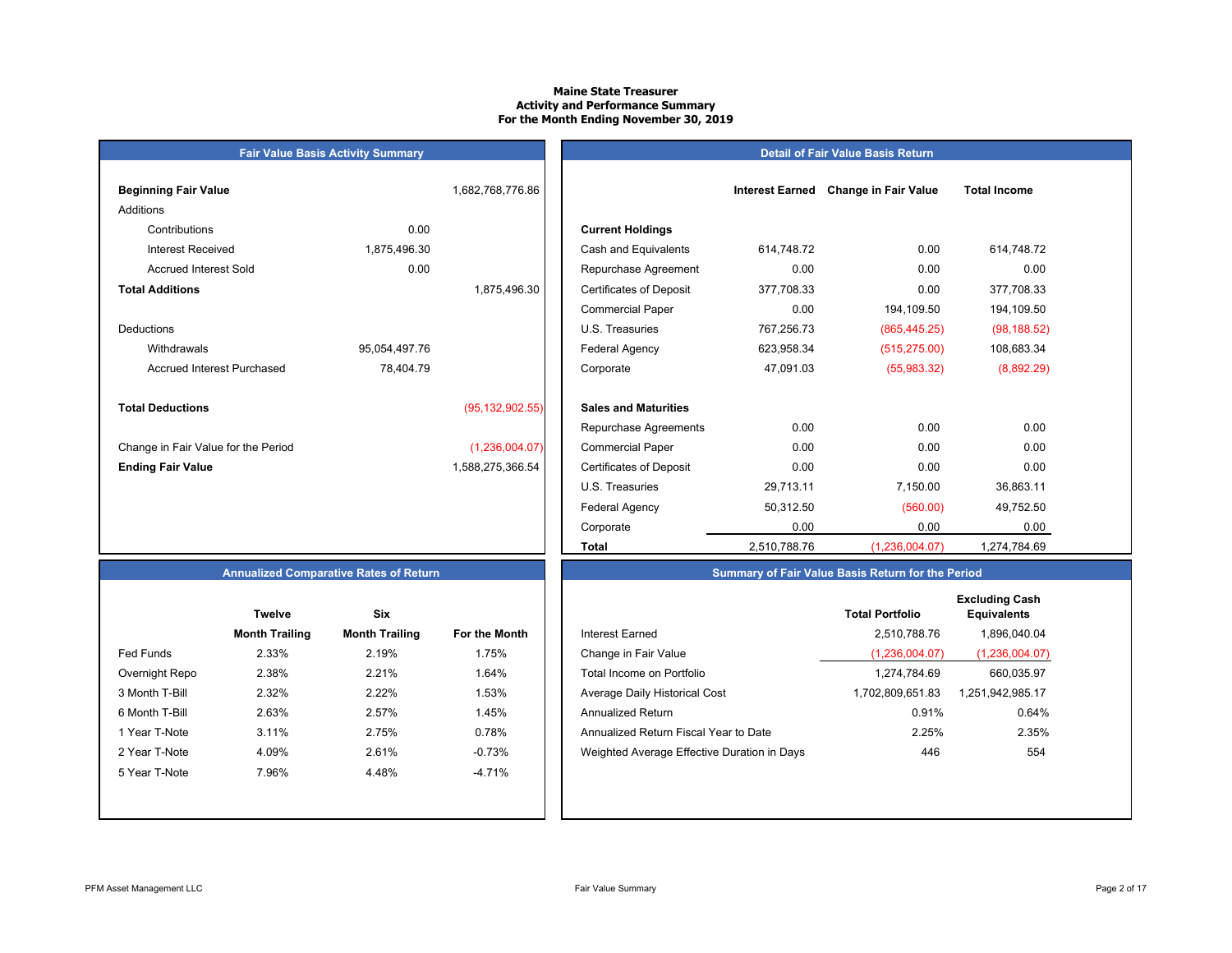# **Maine State Treasurer Investments - By Security Type As of November 30, 2019**

|                                |                  |                   |                  |                            |                                  | Weighted                                   | Weighted<br>Average<br>Effective |                     | Weighted         |
|--------------------------------|------------------|-------------------|------------------|----------------------------|----------------------------------|--------------------------------------------|----------------------------------|---------------------|------------------|
| <b>Security Type</b>           | Original<br>Cost | Amortized<br>Cost | Fair<br>Value    | <b>Accrued</b><br>Interest | <b>Unrealized</b><br>Gain (Loss) | Average<br><b>Final Maturity</b><br>(Days) | <b>Duration</b><br>(Years)       | Asset<br>Allocation | Average<br>Yield |
| Cash and Cash Equivalents      | 308,000,000.00   | 308,000,000.00    | 308,000,000.00   | 614,739.96                 | 0.00                             |                                            | 0.00                             | 19.4%               | 1.63%            |
| Repurchase Agreements          | 0.00             | 0.00              | 0.00             | 0.00                       | 0.00                             |                                            |                                  | $0.0\%$             |                  |
| <b>Commercial Paper</b>        | 121, 155, 699.44 | 123, 138, 166.94  | 123,238,714.00   | 0.00                       | 100,547.06                       | 42                                         | 0.11                             | 7.8%                | 2.61%            |
| <b>Certificates of Deposit</b> | 180,000,000.00   | 180,000,000.00    | 180,000,000.00   | 2,725,381.94               | 0.00                             | 359                                        | 0.97                             | 11.3%               | 2.52%            |
| U.S. Treasuries                | 536,426,406.27   | 537,213,347.32    | 537,632,434.00   | 2,423,665.65               | 419,086.68                       | 763                                        | 2.03                             | 33.9%               | 1.81%            |
| U.S. Instrumentality           | 409,800,600.00   | 410,067,982.15    | 412,328,385.00   | 1,700,347.23               | 2,260,402.85                     | 632                                        | 1.52                             | 26.0%               | 2.08%            |
| Corporate                      | 26,719,792.85    | 26,733,793.84     | 27,075,833.54    | 152,008.72                 | 342,039.70                       | 545                                        | 1.44                             | 1.7%                | 2.33%            |
| Total                          | 1,582,102,498.56 | 1,585,153,290.25  | 1,588,275,366.54 | 7,616,143.50               | 3,122,076.29                     | 476                                        | 1.22                             | 100.0%              | 2.00%            |

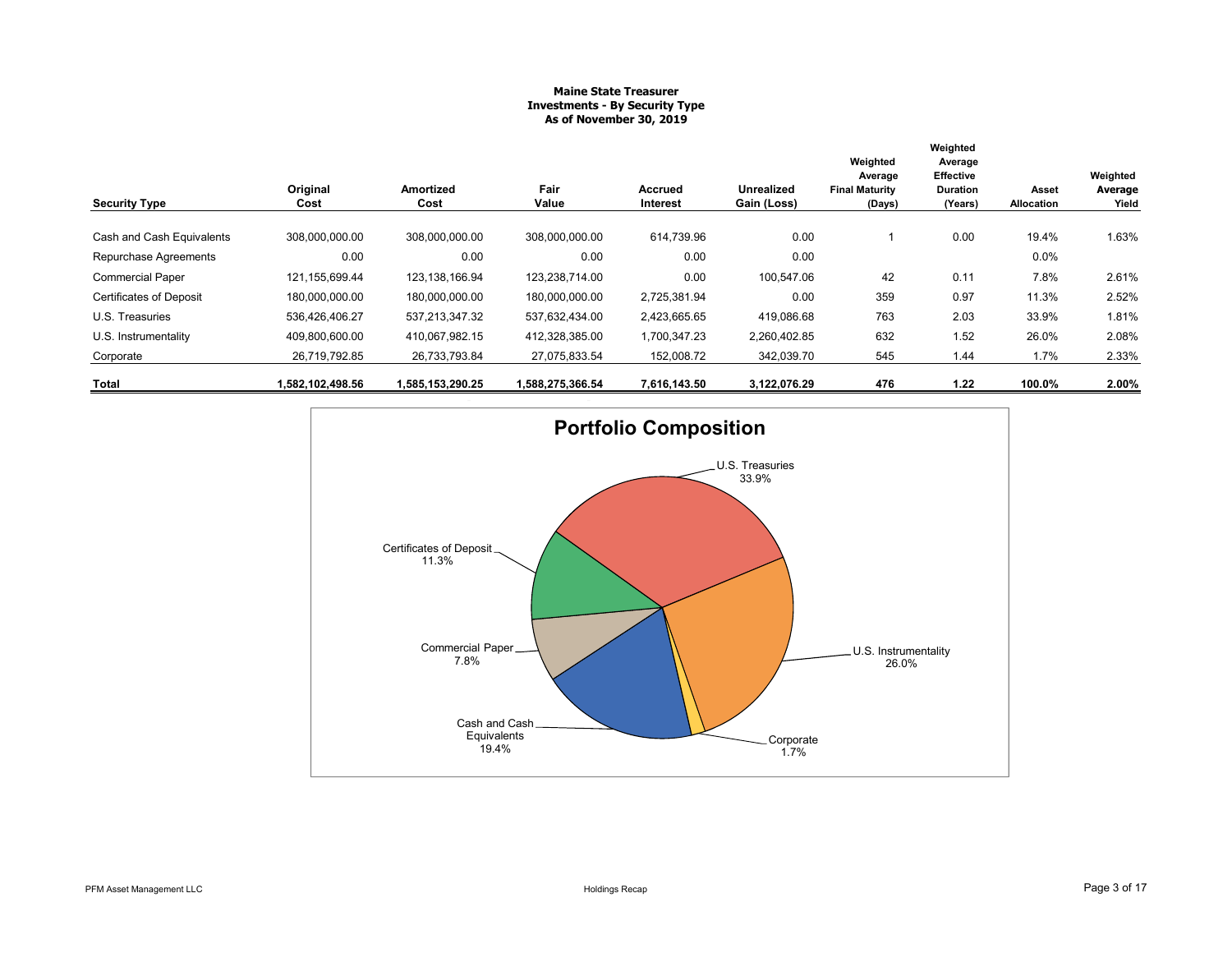# **Maine State Treasurer Investments - By Maturity As of November 30, 2019**

| <b>Maturity Distribution</b> | <b>Original Cost</b><br>November 30, 2019 | Percentage | <b>Original Cost</b><br>October 31, 2019 |
|------------------------------|-------------------------------------------|------------|------------------------------------------|
|                              |                                           |            |                                          |
| Overnight                    | 308,000,000.00                            | 19.5%      | 462,000,000.00                           |
| Under 90 Days                | 278,561,627.57                            | 17.6%      | 293,200,561.95                           |
| 90 to 180 Days               | 79,793,900.00                             | 5.0%       | 89,832,700.00                            |
| 180 Days to 1 Year           | 69,851,656.25                             | 4.4%       | 59,954,000.00                            |
| 1 to 2 Years                 | 230,309,170.32                            | 14.6%      | 215, 197, 826.57                         |
| 2 to 3 Years                 | 615.586.144.42                            | 38.9%      | 554,852,550.67                           |
| Over 3 Years                 |                                           | $0.0\%$    |                                          |
| Totals \$                    | 1,582,102,498.56                          | 100.0%     | \$<br>1,675,037,639.19                   |

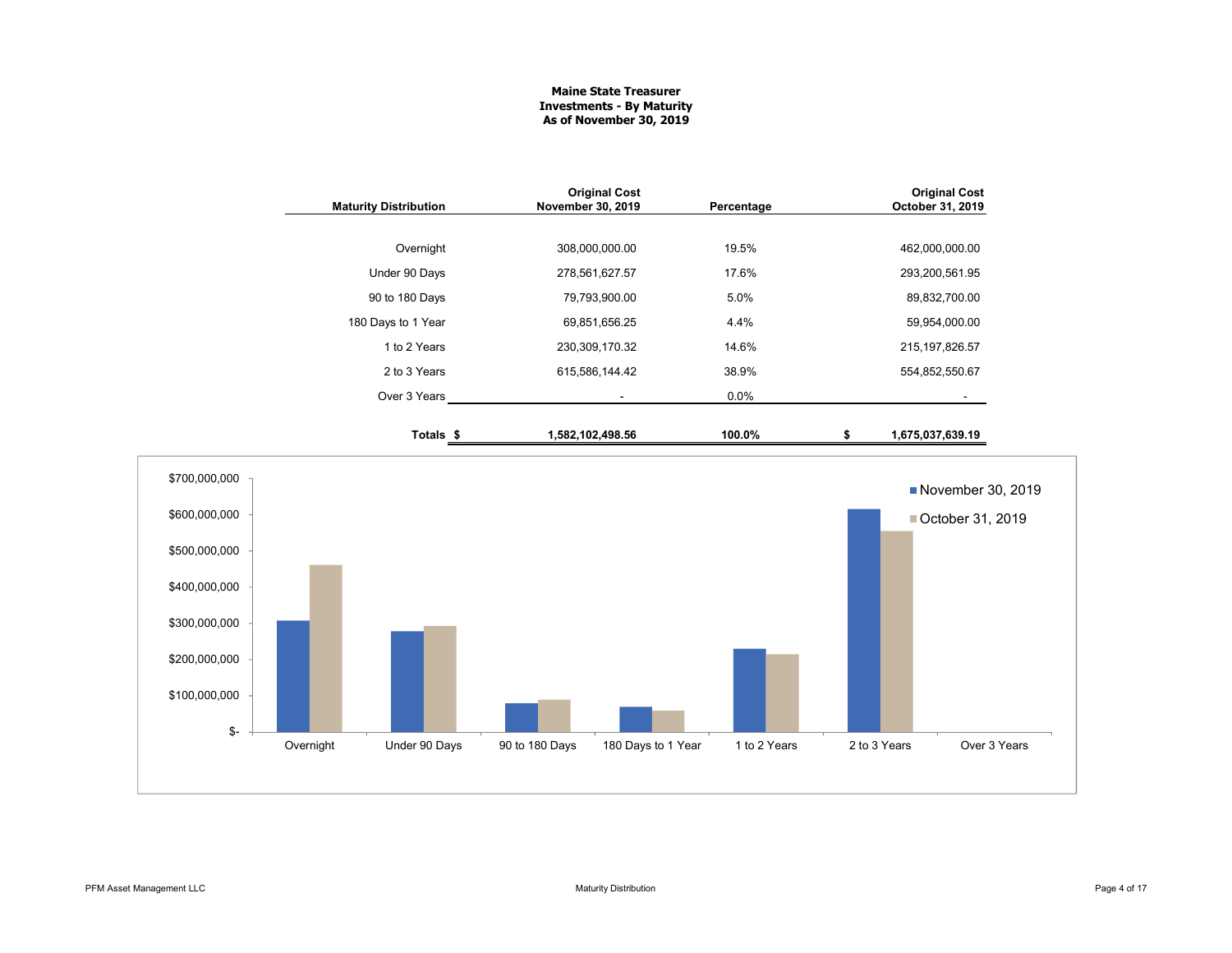|                                                  |                                            |         | <b>MATURITY</b> |                  | <b>ORIGINAL</b>                    | COST/ACCRUED AMORTIZED COST/ | <b>FAIR</b>                                    |                                         |              |                                    |                                  | <b>TOTAL</b>   |                     |       |
|--------------------------------------------------|--------------------------------------------|---------|-----------------|------------------|------------------------------------|------------------------------|------------------------------------------------|-----------------------------------------|--------------|------------------------------------|----------------------------------|----------------|---------------------|-------|
| <b>DESCRIPTION</b>                               | PURCHASE COUPON DATE / CALL<br><b>DATE</b> | RATE    | <b>DATE</b>     | <b>PAR VALUE</b> | <b>INTEREST</b><br><b>PURCHASE</b> | (AMORTIZATION)               | ACCRETION VALUE/CHANGE IN<br><b>FAIR VALUE</b> | <b>UNREALIZED</b><br><b>GAIN (LOSS)</b> | AI PURCHASED | <b>INTEREST</b><br><b>RECEIVED</b> | <b>INTEREST</b><br><b>EARNED</b> | <b>ACCRUED</b> | INTEREST ALLOCATION | YIELD |
| <b>CASH AND EQUIVALENTS</b>                      |                                            |         |                 |                  |                                    |                              |                                                |                                         |              |                                    |                                  |                |                     |       |
| <b>BAR HARBOR BANK &amp; TRUST</b>               | 11/30/19                                   | 1.650 V |                 | 48,000,000.00    | 48,000,000.00<br>0.00              | 48,000,000.00<br>0.00        | 48,000,000.00<br>0.00                          | 0.00                                    | 0.00         | 92,062.07                          | 67,698.63                        | 67,698.63      | 3.02%               | 1.650 |
| <b>CITIZENS BANK</b>                             | 11/30/19                                   | 1.550 V |                 | 0.00             | 0.00<br>0.00                       | 0.00<br>0.00                 | 0.00<br>0.00                                   | 0.00                                    | 0.00         | 80,342.35                          | 11,720.55                        | 11,720.55      | 0.00%               | 1.550 |
| <b>BANGOR SAVINGS BANK NOW</b>                   | 11/30/19                                   | 1.600 V |                 | 0.00             | 0.00<br>0.00                       | 0.00<br>0.00                 | 0.00<br>0.00                                   | 0.00                                    | 0.00         | 60,602.74                          | 42,704.66                        | 42,704.66      | 0.00%               | 1.600 |
| <b>TD BANK</b>                                   | 11/30/19                                   | 1.630 V |                 | 221,000,000.00   | 221,000,000.00<br>0.00             | 221,000,000.00<br>0.00       | 221,000,000.00<br>0.00                         | 0.00                                    | 0.00         | 381,292.05                         | 333,363.84                       | 333,363.84     | 13.91%              | 1.630 |
| ANDROSCOGGIN BANK                                | 11/30/19                                   | 1.630 V |                 | 25,000,000.00    | 25,000,000.00<br>0.00              | 25,000,000.00<br>0.00        | 25,000,000.00<br>0.00                          | 0.00                                    | 0.00         | 40,561.64                          | 33,541.10                        | 33,541.10      | 1.57%               | 1.630 |
| <b>BATH SAVINGS</b>                              | 11/30/19                                   | 1.630 V |                 | 14,000,000.00    | 14,000,000.00<br>0.00              | 14,000,000.00<br>0.00        | 14,000,000.00<br>0.00                          | 0.00                                    | 0.00         | 21,402.74                          | 18,130.96                        | 18,130.96      | 0.88%               | 1.630 |
| CAMDEN NATIONAL BANK                             | 11/30/19                                   | 1.600 V |                 | 0.00             | 0.00<br>0.00                       | 0.00<br>0.00                 | 0.00<br>0.00                                   | 0.00                                    | 0.00         | 68,016.46                          | 61,164.19                        | 61,164.19      | 0.00%               | 1.600 |
| FIDELITY GOVERNMENT PORTFOLIO                    | 11/30/19                                   | 1.560 V |                 | 0.00             | 0.00<br>0.00                       | 0.00<br>0.00                 | 0.00<br>0.00                                   | 0.00                                    | 0.00         | 106,709.20                         | 18,947.53                        | 18,947.53      | 0.00%               | 1.560 |
| <b>FIRST NATIONAL</b>                            | 11/30/19                                   | 1.600 V |                 | 0.00             | 0.00<br>0.00                       | 0.00<br>0.00                 | 0.00<br>0.00                                   | 0.00                                    | 0.00         | 37.123.29                          | 27.468.50                        | 27.468.50      | 0.00%               | 1.600 |
| MISCELLAENOUS INCOME                             | 11/30/19                                   | 0.000V  |                 | 0.00             | 0.00<br>0.00                       | 0.00<br>0.00                 | 0.00<br>0.00                                   | 0.00                                    | 0.00         | 8.76                               | 8.76                             | 0.00           | 0.00%               | 0.000 |
| <b>TOTAL</b>                                     |                                            |         |                 | 308,000,000.00   | 308,000,000.00<br>0.00             | 308,000,000.00<br>0.00       | 308,000,000.00<br>0.00                         | 0.00                                    | 0.00         | 888,121.30                         | 614,748.72                       | 614,739.96     | 19.39%              | 1.633 |
| <b>COMMERCIAL PAPER</b>                          |                                            |         |                 |                  |                                    |                              |                                                |                                         |              |                                    |                                  |                |                     |       |
| MUFG BANK LTD/NY COMM PAPER<br>62479MZL0         | 03/25/19                                   | 0.000   | 12/20/19        | 25,000,000.00    | 24,508,750.00<br>0.00              | 24,965,430.50<br>54,583.25   | 24,973,350.00<br>40,025.00                     | 7,919.50                                | 0.00         | 0.00                               | 0.00                             | 0.00           | 1.57%               | 2.673 |
| JP MORGAN SECURITIES LLC COMM PAPER<br>46640PAH6 | 04/22/19                                   | 0.000   | 01/17/20        | 40,000,000.00    | 39,232,000.00<br>0.00              | 39,866,311.20<br>85,333.60   | 39,911,040.00<br>60,640.00                     | 44,728.80                               | 0.00         | 0.00                               | 0.00                             | 0.00           | 2.51%               | 2.610 |
| MUFG BANK LTD/NY COMM PAPER<br>62479LAH8         | 04/26/19                                   | 0.000   | 01/17/20        | 8,500,000.00     | 8,335,449.44<br>0.00               | 8,470,925.24<br>18,558.30    | 8,478,274.00<br>13,744.50                      | 7,348.76                                | 0.00         | 0.00                               | 0.00                             | 0.00           | 0.53%               | 2.672 |
| TOYOTA MOTOR CREDIT CORP COMM PAPER<br>89233GAH9 | 04/29/19                                   | 0.000   | 01/17/20        | 50,000,000.00    | 49,079,500.00<br>0.00              | 49,835,500.00<br>105,000.00  | 49,876,050.00<br>79,700.00                     | 40,550.00                               | 0.00         | 0.00                               | 0.00                             | 0.00           | 3.14%               | 2.567 |
| <b>TOTAL</b>                                     |                                            |         |                 | 123.500.000.00   | 121.155.699.44<br>0.00             | 123.138.166.94<br>263,475.15 | 123.238.714.00<br>194,109.50                   | 100,547.06                              | 0.00         | 0.00                               | 0.00                             | 0.00           | 7.76%               | 2.610 |
| <b>CERTIFICATES OF DEPOSIT</b>                   |                                            |         |                 |                  |                                    |                              |                                                |                                         |              |                                    |                                  |                |                     |       |
| CAMDEN NATIONAL BANK CERT DEPOS                  | 04/17/19                                   | 2.550   | 01/17/20        | 20,000,000.00    | 20,000,000.00<br>0.00              | 20,000,000.00<br>0.00        | 20,000,000.00<br>0.00                          | 0.00                                    | 0.00         | 0.00                               | 42,500.00                        | 323,000.00     | 1.26%               | 2.550 |
| CAMDEN NATIONAL BANK CERT DEPOS                  | 04/08/19                                   | 2.600   | 04/08/20        | 50,000,000.00    | 50,000,000.00<br>0.00              | 50,000,000.00<br>0.00        | 50,000,000.00<br>0.00                          | 0.00                                    | 0.00         | 0.00                               | 108,333.33                       | 855.833.33     | 3.15%               | 2.626 |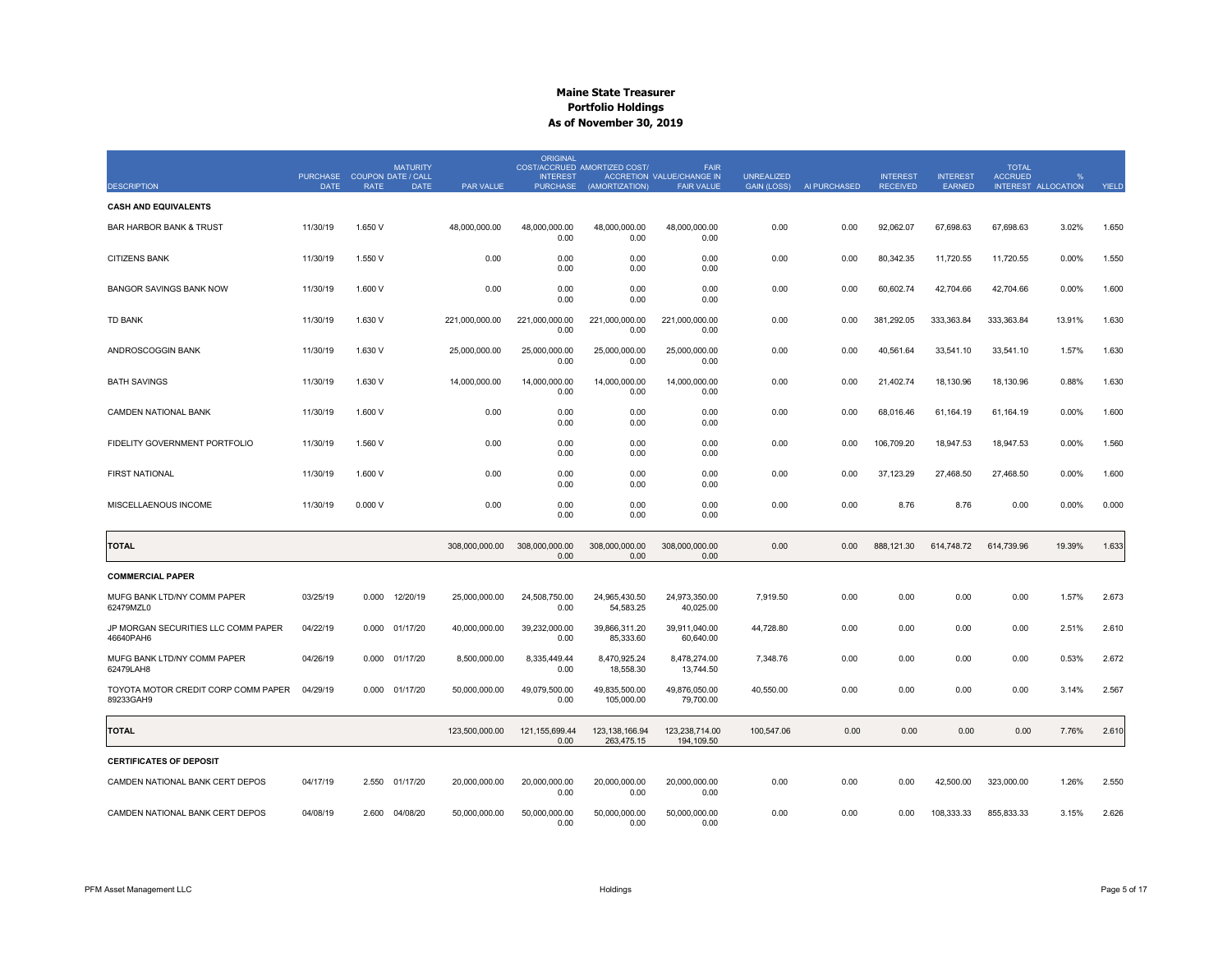|                                            | <b>PURCHASE</b> | <b>MATURITY</b><br><b>COUPON DATE / CALL</b> |                  | <b>ORIGINAL</b><br><b>INTEREST</b> | COST/ACCRUED AMORTIZED COST/  | <b>FAIR</b><br>ACCRETION VALUE/CHANGE IN | <b>UNREALIZED</b> |              | <b>INTEREST</b> | <b>INTEREST</b> | <b>TOTAL</b><br><b>ACCRUED</b> | $\mathbf{Q}$ |       |
|--------------------------------------------|-----------------|----------------------------------------------|------------------|------------------------------------|-------------------------------|------------------------------------------|-------------------|--------------|-----------------|-----------------|--------------------------------|--------------|-------|
| <b>DESCRIPTION</b>                         | <b>DATE</b>     | <b>RATE</b><br><b>DATE</b>                   | <b>PAR VALUE</b> | <b>PURCHASE</b>                    | (AMORTIZATION)                | <b>FAIR VALUE</b>                        | GAIN (LOSS)       | AI PURCHASED | <b>RECEIVED</b> | <b>FARNED</b>   | INTEREST ALLOCATION            |              | YIELD |
| BANGOR SAVINGS BANK CERT DEPOS             | 04/08/19        | 10/08/20<br>2.650                            | 5,000,000.00     | 5,000,000.00<br>0.00               | 5,000,000.00<br>0.00          | 5,000,000.00<br>0.00                     | 0.00              | 0.00         | 0.00            | 11,041.67       | 87,229.17                      | 0.31%        | 2.659 |
| BANGOR SAVINGS BANK CERT DEPOS             | 04/08/19        | 2.700<br>04/08/21                            | 15,000,000.00    | 15,000,000.00<br>0.00              | 15,000,000.00<br>0.00         | 15,000,000.00<br>0.00                    | 0.00              | 0.00         | 0.00            | 33,750.00       | 266,625.00                     | 0.94%        | 2.690 |
| PEOPLES UNITED CERT DEPOS                  | 04/18/19        | 04/18/21<br>2.550                            | 15,000,000.00    | 15,000,000.00<br>0.00              | 15,000,000.00<br>0.00         | 15,000,000.00<br>0.00                    | 0.00              | 0.00         | 0.00            | 31,875.00       | 241,187.50                     | 0.94%        | 2.544 |
| PEOPLES UNITED CERT DEPOS                  | 04/22/19        | 2.550<br>04/22/21                            | 25,000,000.00    | 25,000,000.00<br>0.00              | 25,000,000.00<br>0.00         | 25,000,000.00<br>0.00                    | 0.00              | 0.00         | 0.00            | 53,125.00       | 394,895.83                     | 1.57%        | 2.589 |
| BAR HARBOR BANK & TRUST CERT DEPOS         | 06/12/19        | 2.330 06/12/21                               | 50,000,000.00    | 50,000,000.00<br>0.00              | 50,000,000.00<br>0.00         | 50.000.000.00<br>0.00                    | 0.00              | 0.00         | 0.00            | 97.083.33       | 556,611.11                     | 3.15%        | 2.290 |
| <b>TOTAL</b>                               |                 |                                              | 180,000,000.00   | 180,000,000.00<br>0.00             | 180.000.000.00<br>0.00        | 180,000,000.00<br>0.00                   | 0.00              | 0.00         | 0.00            |                 | 377,708.33 2,725,381.94        | 11.3%        | 2.519 |
| <b>U.S. TREASURIES</b>                     |                 |                                              |                  |                                    |                               |                                          |                   |              |                 |                 |                                |              |       |
| US TREASURY NOTES<br>9128283N8             | 11/08/18        | 12/31/19<br>1.875                            | 30,000,000.00    | 29,692,968.75<br>0.00              | 29,977,954.80<br>22,045.20    | 30,002,850.00<br>240.00                  | 24,895.20         | 0.00         | 0.00            | 45,855.98       | 235,394.02                     | 1.89%        | 2.789 |
| US TREASURY NOTES<br>912828H52             | 10/04/18        | 1.250<br>01/31/20                            | 25,000,000.00    | 24,517,578.13<br>0.00              | 24,938,925.25<br>30,036.75    | 24,982,650.00<br>4,125.00                | 43,724.75         | 0.00         | 0.00            | 25,475.55       | 104,449.73                     | 1.57%        | 2.744 |
| US TREASURY NOTES<br>912828H52             | 03/01/19        | 1.250<br>01/31/20                            | 23,500,000.00    | 23.228.281.25<br>0.00              | 23,450,801.58<br>24,196.07    | 23,483,691.00<br>3,877.50                | 32,889.42         | 0.00         | 0.00            | 23,947.01       | 98,182.74                      | 1.48%        | 2.529 |
| US TREASURY N/B NOTES<br>9128283G3         | 04/23/19        | 11/15/20<br>1.750                            | 10,000,000.00    | 9,897,656.25<br>0.00               | 9,936,904.80<br>5,347.80      | 10,005,080.00<br>(7,810.00)              | 68,175.20         | 0.00         | 87,500.00       | 14,349.92       | 7,692.31                       | 0.63%        | 2.422 |
| <b>US TREASURY NOTES</b><br>9128284W7      | 09/16/19        | 2.750<br>08/15/21                            | 25,000,000.00    | 25.432.617.19<br>59,782.61         | 25,386,636.50<br>(18, 150.25) | 25,450,200.00<br>(62,500.00)             | 63.563.50         | 0.00         | 0.00            | 56.046.19       | 201.766.30                     | 1.60%        | 1.825 |
| US TREASURY N/B NOTES<br>9128282F6         | 08/28/19        | 08/31/21<br>1.125                            | 30,000,000.00    | 29.764.453.13<br>0.00              | 29.794.715.10<br>9,557.40     | 29,719,920.00<br>(39, 840.00)            | (74, 795.10)      | 0.00         | 0.00            | 27,815.94       | 85,302.20                      | 1.87%        | 1.523 |
| <b>US TREASURY NOTES</b><br>9128286C9      | 09/30/19        | 2.500<br>02/15/22                            | 25.000.000.00    | 25.493.164.06<br>78,125.00         | 25.458.843.25<br>(16,606.75)  | 25.469.725.00<br>(66, 400.00)            | 10.881.75         | 0.00         | 0.00            | 50.951.08       | 183.423.91                     | 1.60%        | 1.649 |
| US TREASURY NOTES<br>912828W89             | 09/03/19        | 1.875<br>03/31/22                            | 40,000,000.00    | 40,404,687.50<br>0.00              | 40,367,196.80<br>(12,711.60)  | 40,234,360.00<br>(90,640.00)             | (132, 836.80)     | 0.00         | 0.00            | 61,475.41       | 127,049.18                     | 2.53%        | 1.473 |
| UNITED STATES TREASURY NOTES<br>9128286M7  | 10/29/19        | 2.250<br>04/15/22                            | 23,000,000.00    | 23,321,640.63<br>19,795.08         | 23,310,067.14<br>(10,521.35)  | 23,336,904.00<br>(56,603.00)             | 26,836.86         | 0.00         | 0.00            | 42,418.03       | 66,454.92                      | 1.47%        | 1.668 |
| UNITED STATES TREASURY NOTES<br>9128286M7. | 11/14/19        | 04/15/22<br>2.250                            | 30,000,000.00    | 30,426,562.50<br>55,327.87         | 30,418,520.10<br>(8,042.40)   | 30,439,440.00<br>12,877.50               | 20,919.90         | (55, 327.87) | 0.00            | 31,352.46       | 86,680.33                      | 1.92%        | 1.647 |
| UNITED STATES TREASURY NOTES<br>9128286U9  | 10/31/19        | 2.125<br>05/15/22                            | 25,000,000.00    | 25,289,062.50<br>0.00              | 25,279,679.50<br>(9,085.50)   | 25,301,750.00<br>(64, 450.00)            | 22,070.50         | 0.00         | 265,625.00      | 43,562.25       | 23,351.65                      | 1.59%        | 1.658 |
| UNITED STATES TREASURY NOTES<br>9128286U9  | 10/31/19        | 2.125 05/15/22                               | 25,000,000.00    | 25,289,062.50<br>0.00              | 25,279,679.50<br>(9,085.50)   | 25,301,750.00<br>(64, 450.00)            | 22,070.50         | 0.00         | 265,625.00      | 43,562.25       | 23,351.65                      | 1.59%        | 1.658 |
| US TREASURY N/B NOTES<br>912828XG0         | 07/08/19        | 06/30/22<br>2.125                            | 27,000,000.00    | 27,241,523.44<br>12.472.83         | 27,210,109.68<br>(6,454.89)   | 27,357,534.00<br>(68, 553.00)            | 147,424.32        | 0.00         | 0.00            | 46,773.10       | 240,101.90                     | 1.72%        | 1.815 |
| UNITED STATES TREASURY NOTES<br>9128287C8  | 07/19/19        | 1.750 07/15/22                               | 25,000,000.00    | 24.945.312.50<br>4,755.43          | 24.951.886.00<br>1,460.75     | 25,088,875.00<br>(58, 575.00)            | 136.989.00        | 0.00         | 0.00            | 35,665.76       | 165.251.36                     | 1.58%        | 1.826 |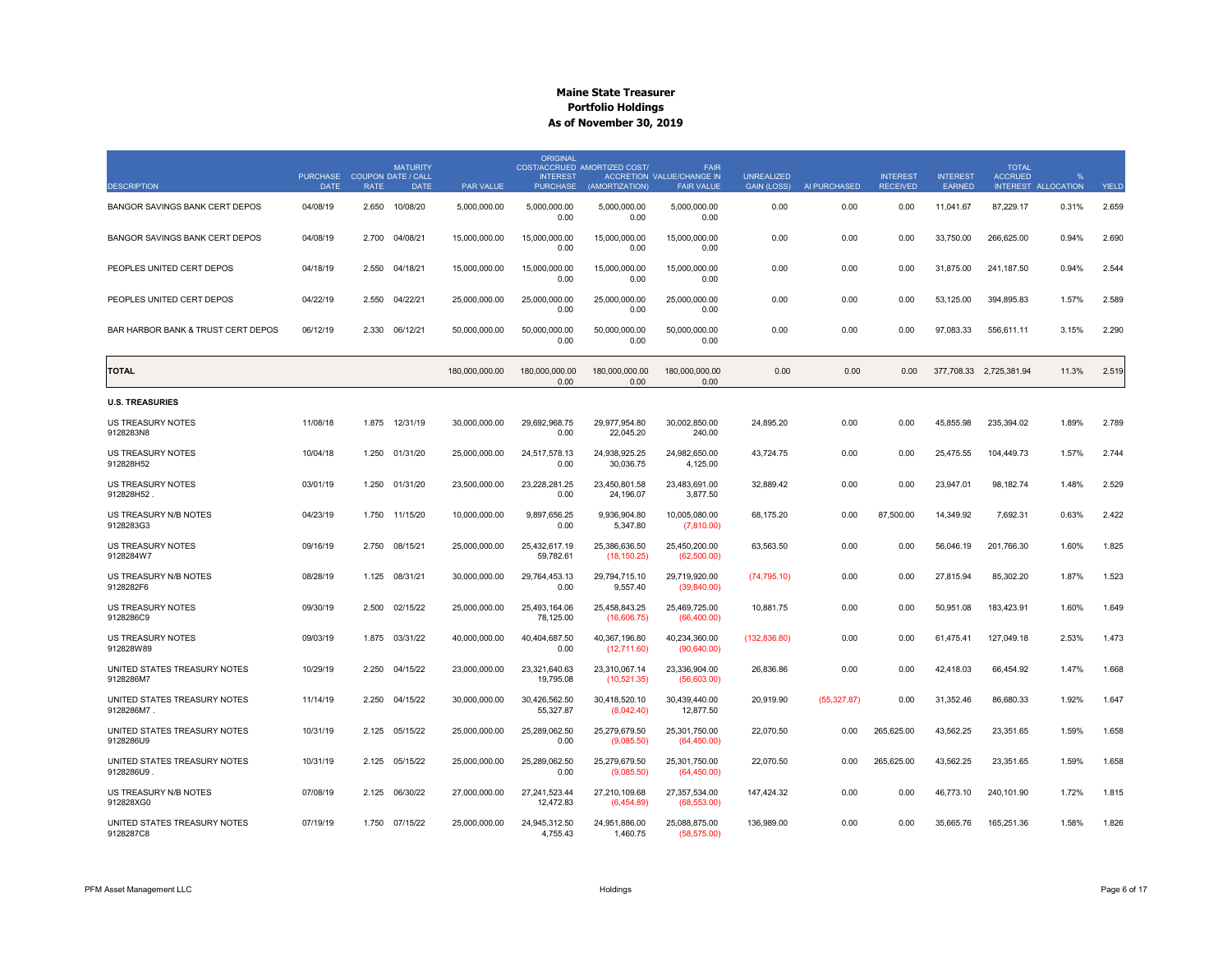| <b>DESCRIPTION</b>                         | <b>PURCHASE</b><br><b>DATE</b> | <b>RATE</b> | <b>MATURITY</b><br><b>COUPON DATE / CALL</b><br><b>DATE</b> | <b>PAR VALUE</b> | <b>ORIGINAL</b><br><b>INTEREST</b><br><b>PURCHASE</b> | COST/ACCRUED AMORTIZED COST/<br>(AMORTIZATION) | <b>FAIR</b><br>ACCRETION VALUE/CHANGE IN<br><b>FAIR VALUE</b> | <b>UNREALIZED</b><br>GAIN (LOSS) | AI PURCHASED | <b>INTEREST</b><br><b>RECEIVED</b> | <b>INTEREST</b><br><b>FARNED</b> | <b>TOTAL</b><br><b>ACCRUED</b> | $\frac{9}{6}$<br>INTEREST ALLOCATION | YIELD |
|--------------------------------------------|--------------------------------|-------------|-------------------------------------------------------------|------------------|-------------------------------------------------------|------------------------------------------------|---------------------------------------------------------------|----------------------------------|--------------|------------------------------------|----------------------------------|--------------------------------|--------------------------------------|-------|
| UNITED STATES TREASURY NOTES<br>9128287C8. | 08/01/19                       | 1.750       | 07/15/22                                                    | 25,000,000.00    | 24,967,773.44<br>20.210.60                            | 24,971,361.00<br>882.25                        | 25,088,875.00<br>(58, 575.00)                                 | 117,514.00                       | 0.00         | 0.00                               | 35,665.76                        | 165,251.36                     | 1.58%                                | 1.795 |
| UNITED STATES TREASURY NOTES<br>9128287C8  | 08/05/19                       | 1.750       | 07/15/22                                                    | 26,000,000.00    | 26, 142, 187.50<br>25.964.67                          | 26, 127, 049.52<br>(3,848.52)                  | 26,092,430.00<br>(60, 918.00)                                 | (34,619.52)                      | 0.00         | 0.00                               | 37,092.39                        | 171,861.41                     | 1.64%                                | 1.559 |
| UNITED STATES TREASURY NOTES<br>9128287C8  | 08/23/19                       | 1.750       | 07/15/22                                                    | 35,000,000.00    | 35,211,914.06<br>64.911.68                            | 35, 192, 511.20<br>(5,820.85)                  | 35,124,425.00<br>(82,005.00)                                  | (68,086.20)                      | 0.00         | 0.00                               | 49,932.06                        | 231,351.90                     | 2.21%                                | 1.535 |
| US TREASURY NOTES<br>9128282S8             | 09/30/19                       | 1.625       | 08/31/22                                                    | 25,000,000.00    | 25,008,789.06<br>33,482.14                            | 25,008,325.50<br>(224.25)                      | 25,013,675.00<br>(59, 575.00)                                 | 5,349.50                         | 0.00         | 0.00                               | 33,482.14                        | 102,678.57                     | 1.57%                                | 1.612 |
| UNITED STATES TREASURY NOTES<br>912828YK0  | 10/21/19                       | 1.375       | 10/15/22                                                    | 30,000,000.00    | 29.844.140.63<br>6,762.30                             | 29,849,884.80<br>4,253.10                      | 29,803,140.00<br>(73,800.00)                                  | (46,744.80)                      | 0.00         | 0.00                               | 33,811.47                        | 52,971.31                      | 1.88%                                | 1.554 |
| US TREASURY N/B NOTES<br>9128283C2         | 11/14/19                       | 2.000       | 10/31/22                                                    | 30,000,000.00    | 30,307,031.25<br>23,076.92                            | 30,302,295.30<br>(4,735.95)                    | 30,335,160.00<br>28,128.75                                    | 32,864.70                        | (23,076.92)  | 0.00                               | 28,021.98                        | 51,098.90                      | 1.91%                                | 1.644 |
| <b>TOTAL</b>                               |                                |             |                                                             | 534,500,000.00   | 536,426,406.27<br>404.667.13                          | 537,213,347.32<br>(7.508.49)                   | 537,632,434.00<br>(865.445.25)                                | 419,086.68                       | (78, 404.79) | 618,750.00                         |                                  | 767,256.73 2,423,665.65        | 33.85%                               | 1.811 |
| <b>FEDERAL AGENCY SECURITIES</b>           |                                |             |                                                             |                  |                                                       |                                                |                                                               |                                  |              |                                    |                                  |                                |                                      |       |
| FREDDIE MAC NOTES<br>3137EAEE5             | 03/31/17                       | 1.500       | 01/17/20                                                    | 15,000,000.00    | 14,966,100.00<br>0.00                                 | 14,998,426.80<br>1,026.15                      | 14,997,045.00<br>1,815.00                                     | (1,381.80)                       | 0.00         | 0.00                               | 18,750.00                        | 83,750.00                      | 0.94%                                | 1.583 |
| <b>FREDDIE MAC NOTES</b><br>3137EAEE5      | 05/05/17                       | 1.500       | 01/17/20                                                    | 15,000,000.00    | 14.979.600.00<br>0.00                                 | 14.999.023.05<br>637.05                        | 14,997,045.00<br>1,815.00                                     | (1,978.05)                       | 0.00         | 0.00                               | 18.750.00                        | 83.750.00                      | 0.94%                                | 1.551 |
| <b>FREDDIE MAC NOTES</b><br>3137EAEE5      | 06/20/17                       | 1.500       | 01/17/20                                                    | 20,000,000.00    | 19,982,600.00<br>0.00                                 | 19,999,126.60<br>569.80                        | 19,996,060.00<br>2,420.00                                     | (3,066.60)                       | 0.00         | 0.00                               | 25,000.00                        | 111,666.67                     | 1.26%                                | 1.534 |
| FEDERAL HOME LOAN BANKS NOTES<br>3130ADUJ9 | 11/08/18                       | 2.375       | 03/30/20                                                    | 30,000,000.00    | 29,793,900.00<br>0.00                                 | 29.950.619.40<br>12,448.80                     | 30,063,960.00<br>(36, 330.00)                                 | 113,340.60                       | 0.00         | 0.00                               | 59.375.00                        | 120,729.17                     | 1.89%                                | 2.880 |
| <b>FHLMC NOTES</b><br>3137EAEJ4            | 10/18/17                       | 1.625       | 09/29/20                                                    | 20,000,000.00    | 19,931,200.00<br>0.00                                 | 19.980.349.80<br>1,967.80                      | 19,998,600.00<br>(3,700.00)                                   | 18,250.20                        | 0.00         | 0.00                               | 27,083.33                        | 55,972.22                      | 1.26%                                | 1.745 |
| <b>FANNIE MAE NOTES</b><br>3135G0U84       | 11/07/18                       | 2.875       | 10/30/20                                                    | 20.000.000.00    | 19.951.400.00<br>0.00                                 | 19.977.257.80<br>2,057.00                      | 20.218.020.00<br>(25,340.00)                                  | 240.762.20                       | 0.00         | 0.00                               | 47.916.67                        | 49.513.89                      | 1.27%                                | 3.002 |
| <b>FANNIE MAE NOTES</b><br>3135G0U84       | 12/31/18                       | 2.875       | 10/30/20                                                    | 15,000,000.00    | 15,071,400.00<br>0.00                                 | 15,036,203.40<br>(3,277.80)                    | 15,163,515.00<br>(19,005.00)                                  | 127,311.60                       | 0.00         | 0.00                               | 35,937.50                        | 37,135.42                      | 0.95%                                | 2.606 |
| FEDERAL HOME LOAN BANKS NOTES<br>3130AF5B9 | 01/16/19                       | 3.000       | 10/12/21                                                    | 10,000,000.00    | 10,103,100.00<br>0.00                                 | 10,071,096.70<br>(3, 112.80)                   | 10,248,290.00<br>(23,940.00)                                  | 177, 193.30                      | 0.00         | 0.00                               | 25,000.00                        | 40,833.33                      | 0.65%                                | 2.607 |
| FREDDIE MAC NOTES (CALLABLE)<br>3134GUSA9  | 11/26/19                       | 1.875       | 11/26/21<br>02/26/20                                        | 10,000,000.00    | 10,001,500.00<br>0.00                                 | 10,001,489.10<br>(10.90)                       | 10,002,080.00<br>580.00                                       | 590.90                           | 0.00         | 0.00                               | 2,604.17                         | 2,604.17                       | 0.63%                                | 1.867 |
| FREDDIE MAC NOTES (CALLABLE)<br>3134GUSA9  | 11/26/19                       | 1.875       | 11/26/21<br>02/26/20                                        | 50,000,000.00    | 50,007,500.00<br>0.00                                 | 50,007,445.50<br>(54.50)                       | 50,010,400.00<br>2,900.00                                     | 2,954.50                         | 0.00         | 0.00                               | 13,020.83                        | 13,020.83                      | 3.15%                                | 1.867 |
| <b>FANNIE MAE NOTES</b><br>3135G0S38       | 02/26/19                       | 2.000       | 01/05/22                                                    | 15,000,000.00    | 14,788,500.00<br>0.00                                 | 14,843,728.20<br>6,034.35                      | 15,108,450.00<br>(31,080.00)                                  | 264,721.80                       | 0.00         | 0.00                               | 25,000.00                        | 121,666.67                     | 0.95%                                | 2.514 |
| <b>FANNIE MAE NOTES</b><br>3135G0U92       | 09/16/19                       | 2.625       | 01/11/22                                                    | 25,000,000.00    | 25,462,250.00<br>118,489.58                           | 25,421,665.50<br>(16, 233.75)                  | 25,499,800.00<br>(67, 925.00)                                 | 78,134.50                        | 0.00         | 0.00                               | 54,687.50                        | 255,208.33                     | 1.61%                                | 1.807 |
| <b>FANNIE MAE NOTES</b><br>3135G0T45       | 07/19/19                       |             | 1.875 04/05/22                                              | 15,000,000.00    | 14,994,450.00<br>0.00                                 | 14.995.325.10<br>162.90                        | 15,079,770.00<br>(29,985.00)                                  | 84.444.90                        | 0.00         | 0.00                               | 23,437.50                        | 43.750.00                      | 0.95%                                | 1.889 |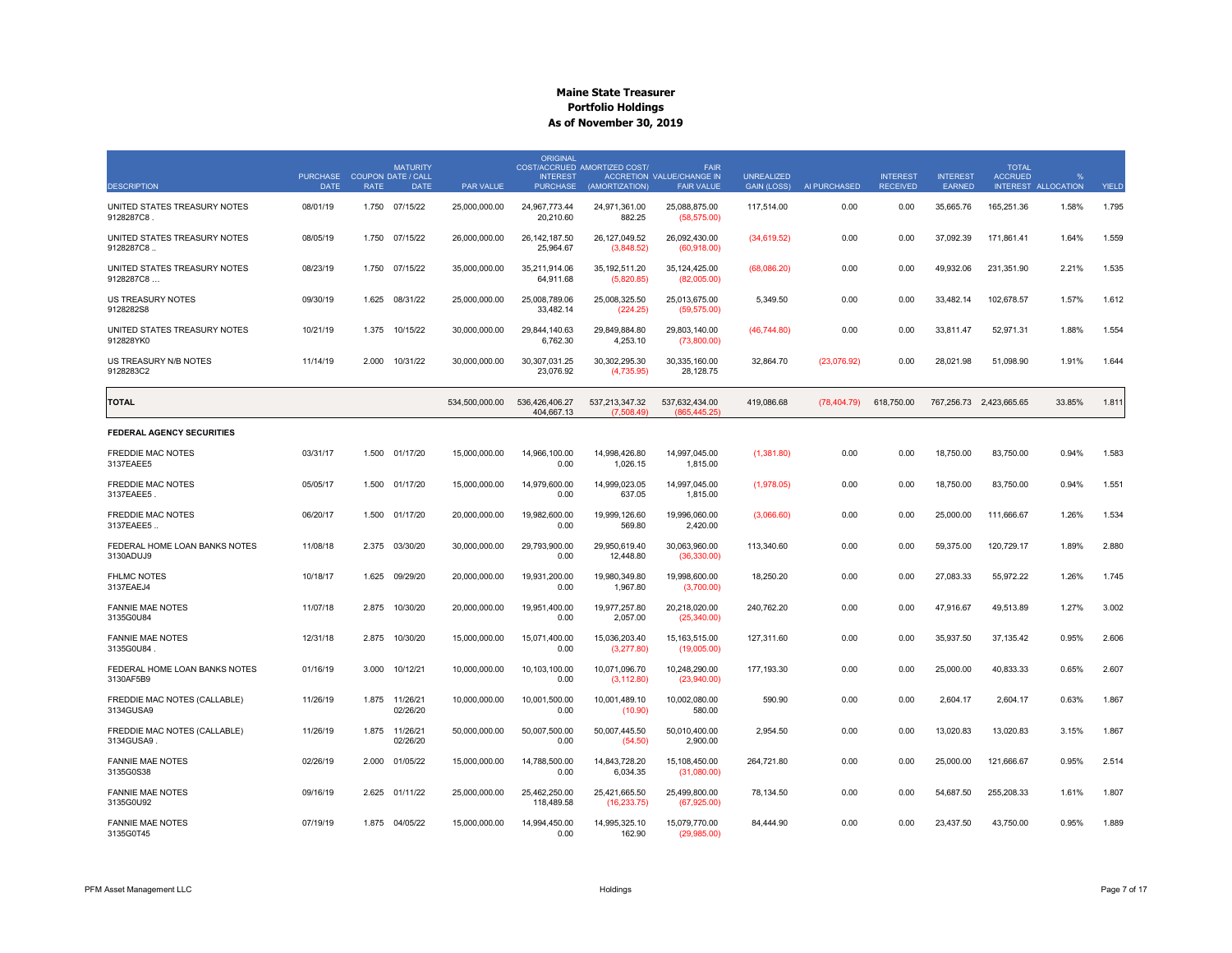| <b>DESCRIPTION</b>                         | <b>PURCHASE</b><br><b>DATE</b> | <b>RATE</b> | <b>MATURITY</b><br><b>COUPON DATE / CALL</b><br><b>DATE</b> | PAR VALUE        | <b>ORIGINAL</b><br><b>INTEREST</b><br><b>PURCHASE</b> | COST/ACCRUED AMORTIZED COST/<br>(AMORTIZATION) | <b>FAIR</b><br>ACCRETION VALUE/CHANGE IN<br><b>FAIR VALUE</b> | <b>UNREALIZED</b><br><b>GAIN (LOSS)</b> | AI PURCHASED | <b>INTEREST</b><br><b>RECEIVED</b> | <b>INTEREST</b><br><b>EARNED</b>                   | <b>TOTAL</b><br><b>ACCRUED</b><br>INTEREST ALLOCATION | $\frac{9}{6}$ | YIELD |
|--------------------------------------------|--------------------------------|-------------|-------------------------------------------------------------|------------------|-------------------------------------------------------|------------------------------------------------|---------------------------------------------------------------|-----------------------------------------|--------------|------------------------------------|----------------------------------------------------|-------------------------------------------------------|---------------|-------|
| <b>FANNIE MAE NOTES</b><br>3135G0V59       | 04/16/19                       | 2.250       | 04/12/22                                                    | 40,000,000.00    | 39,820,800.00<br>0.00                                 | 39,857,301.60<br>4,904.40                      | 40,552,080.00<br>(102, 240.00)                                | 694,778.40                              | 0.00         | 0.00                               | 75,000.00                                          | 122,500.00                                            | 2.55%         | 2.406 |
| <b>FANNIE MAE NOTES</b><br>3135G0V59.      | 05/15/19                       |             | 2.250 04/12/22                                              | 20,000,000.00    | 20,021,600.00<br>0.00                                 | 20,017,808.00<br>(613.40)                      | 20,276,040.00<br>(51, 120.00)                                 | 258,232.00                              | 0.00         | 0.00                               | 37,500.00                                          | 61,250.00                                             | 1.28%         | 2.211 |
| FEDERAL HOME LOAN BANK<br>313379Q69        | 07/15/19                       |             | 2.125 06/10/22                                              | 30,000,000.00    | 30,176,400.00<br>61,979.17                            | 30, 154, 179.00<br>(4,901.70)                  | 30,337,950.00<br>(76,950.00)                                  | 183.771.00                              | 0.00         | 0.00                               | 53,125.00                                          | 302,812.50                                            | 1.91%         | 1.916 |
| <b>FANNIE MAE NOTES</b><br>3135G0W33       | 10/24/19                       | 1.375       | 09/06/22                                                    | 25,000,000.00    | 24,816,750.00<br>45,833.33                            | 24,823,220.50<br>5,246.25                      | 24,824,325.00<br>(38, 100.00)                                 | 1,104.50                                | 0.00         | 0.00                               | 28,645.83                                          | 81,163.19                                             | 1.56%         | 1.638 |
| <b>FANNIE MAE NOTES</b><br>3135G0W33       | 10/29/19                       | 1.375       | 09/06/22                                                    | 10,000,000.00    | 9,912,800.00<br>20.243.06                             | 9.915.473.60<br>2,506.50                       | 9.929.730.00<br>(15,240.00)                                   | 14,256.40                               | 0.00         | 0.00                               | 11,458.34                                          | 32,465.28                                             | 0.63%         | 1.689 |
| FEDERAL HOME LOAN BANKS NOTES<br>3130AH7E7 | 10/31/19                       | 2.000       | 10/03/22                                                    | 25,000,000.00    | 25,018,750.00<br>38,888.89                            | 25,018,242.50<br>(491.25)                      | 25,025,225.00<br>(3,850.00)                                   | 6,982.50                                | 0.00         | 0.00                               | 41,666.67                                          | 80,555.56                                             | 1.58%         | 1.973 |
| <b>TOTAL</b>                               |                                |             |                                                             | 410.000.000.00   | 409,800,600.00<br>285,434.03                          | 410,067,982.15<br>8.864.90                     | 412,328,385.00<br>(515, 275.00)                               | 2,260,402.85                            | 0.00         | 0.00                               |                                                    | 623,958.34 1,700,347.23                               | 25.96%        | 2.081 |
| <b>CORPORATE NOTES</b>                     |                                |             |                                                             |                  |                                                       |                                                |                                                               |                                         |              |                                    |                                                    |                                                       |               |       |
| MICROSOFT CORP NOTES<br>594918BV5          | 02/13/17                       | 1.850       | 02/06/20                                                    | 10,000,000.00    | 10,038,800.00<br>0.00                                 | 10,002,401.40<br>(1, 108.40)                   | 10,001,200.00<br>(1,250.00)                                   | (1,201.40)                              | 0.00         | 0.00                               | 15,416.66                                          | 59,097.22                                             | 0.63%         | 1.716 |
| JOHNSON & JOHNSON CORP NOTES<br>478160CD4  | 03/08/19                       | 2.250       | 03/03/22                                                    | 16,893,000.00    | 16,680,992.85<br>0.00                                 | 16,731,392.44<br>5,795.48                      | 17,074,633.54<br>(54, 733.32)                                 | 343,241.10                              | 0.00         | 0.00                               | 31,674.37                                          | 92,911.50                                             | 1.08%         | 2.690 |
| <b>TOTAL</b>                               |                                |             |                                                             | 26,893,000.00    | 26,719,792.85<br>0.00                                 | 26,733,793.84<br>4,687.08                      | 27,075,833.54<br>(55.983.32)                                  | 342,039.70                              | 0.00         | 0.00                               | 47,091.03                                          | 152,008.72                                            | 1.70%         | 2.330 |
| <b>GRAND TOTAL</b>                         |                                |             |                                                             | 1.582.893.000.00 | 1,582,102,498.56<br>690.101.16                        | 1,585,153,290.25<br>269,518.64                 | 1,588,275,366.54<br>(1,242,594.07)                            | 3,122,076.29                            |              |                                    | (78,404.79) 1,506,871.30 2,430,763.15 7,616,143.50 |                                                       | 100.00%       | 1.997 |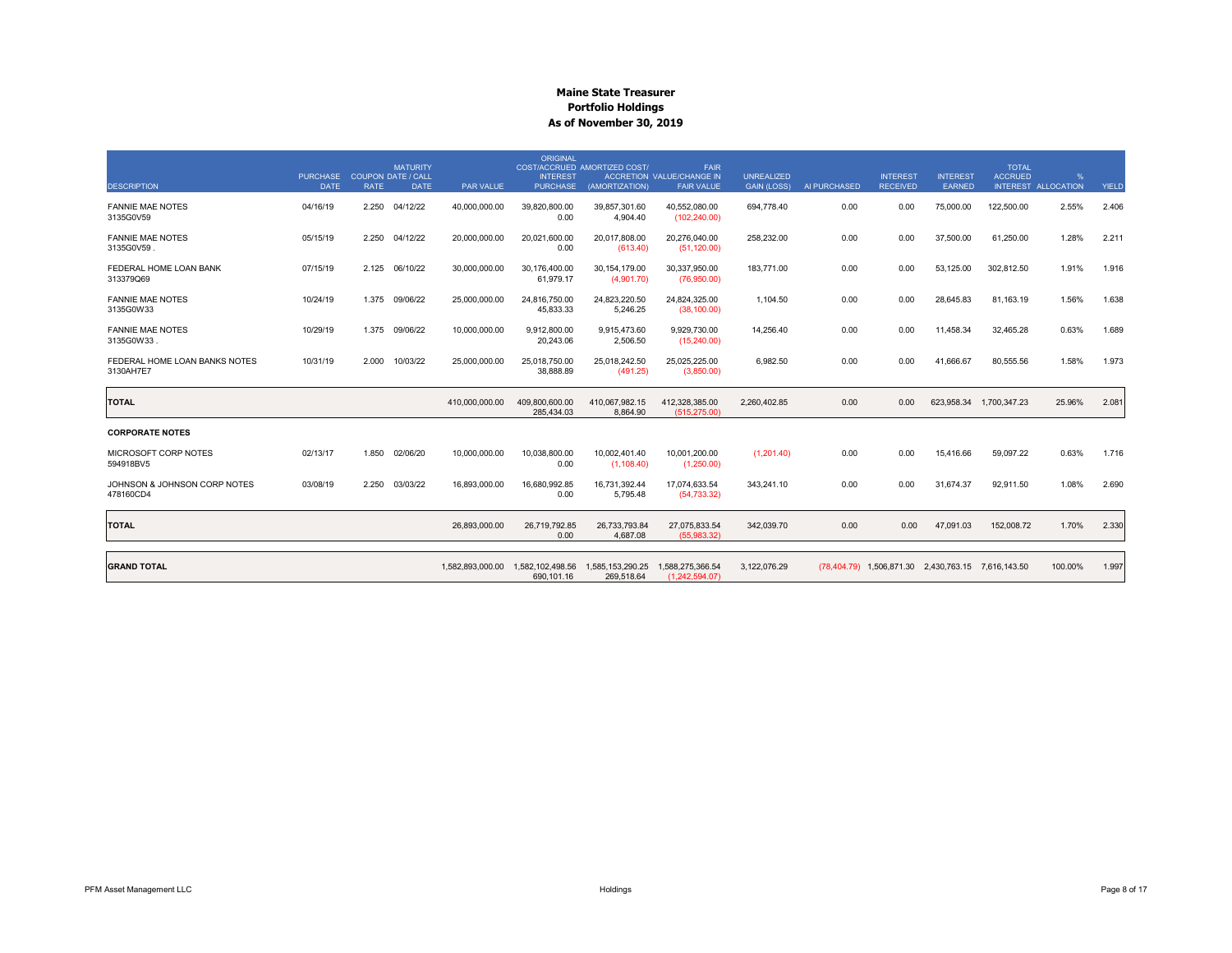## **Maine State Treasurer GASB 40 - Deposit and Investment Risk Disclosure As of November 30, 2019**

|                     |                             |                            |                                                         |               |                              |                             |                         |                                |                 |                                          | <b>WEIGHTED</b><br><b>AVERAGE</b> |
|---------------------|-----------------------------|----------------------------|---------------------------------------------------------|---------------|------------------------------|-----------------------------|-------------------------|--------------------------------|-----------------|------------------------------------------|-----------------------------------|
|                     |                             |                            |                                                         |               |                              |                             |                         | % PORTFOLIO                    |                 |                                          | <b>EFFECTIVE</b>                  |
| <b>CUSIP</b>        |                             | <b>TYPE</b><br><b>RATE</b> | COUPON MATURITY NEXT CALL<br><b>DATE</b><br><b>DATE</b> | <b>RATING</b> | S&P MOODYS'<br><b>RATING</b> | PAR VALUE/<br><b>SHARES</b> | ORIGINAL<br><b>COST</b> | <b>ORIGINAL</b><br><b>COST</b> |                 | % PORTFOLIO<br>MARKET VALUE MARKET VALUE | <b>DURATION</b><br>(YEARS)        |
|                     |                             |                            |                                                         |               |                              |                             |                         |                                |                 |                                          |                                   |
| <b>US TREASURY</b>  |                             |                            |                                                         |               |                              |                             |                         |                                |                 |                                          |                                   |
| 9128283N8           | <b>U.S. TREASURY</b>        | 1.875                      | 12/31/2019                                              | AA+           | Aaa                          | 30,000,000.00               | 29,692,968.75           | 1.88%                          | 30,002,850.00   | 1.89%                                    | 0.08                              |
| 912828H52           | U.S. TREASURY               | 1.250                      | 1/31/2020                                               | AA+           | Aaa                          | 25,000,000.00               | 24,517,578.13           | 1.55%                          | 24,982,650.00   | 1.57%                                    | 0.17                              |
| 912828H52           | <b>U.S. TREASURY</b>        | 1.250                      | 1/31/2020                                               | AA+           | Aaa                          | 23,500,000.00               | 23,228,281.25           | 1.47%                          | 23,483,691.00   | 1.48%                                    | 0.17                              |
| 9128283G3           | <b>U.S. TREASURY</b>        | 1.750                      | 11/15/2020                                              | AA+           | Aaa                          | 10,000,000.00               | 9,897,656.25            | 0.63%                          | 10,005,080.00   | 0.63%                                    | 0.95                              |
| 9128284W7           | <b>U.S. TREASURY</b>        | 2.750                      | 8/15/2021                                               | AA+           | Aaa                          | 25,000,000.00               | 25,432,617.19           | 1.61%                          | 25,450,200.00   | 1.60%                                    | 1.66                              |
| 9128282F6           | <b>U.S. TREASURY</b>        | 1.125                      | 8/31/2021                                               | AA+           | Aaa                          | 30,000,000.00               | 29,764,453.13           | 1.88%                          | 29,719,920.00   | 1.87%                                    | 1.72                              |
| 9128286C9           | <b>U.S. TREASURY</b>        | 2.500                      | 2/15/2022                                               | AA+           | Aaa                          | 25,000,000.00               | 25,493,164.06           | 1.61%                          | 25,469,725.00   | 1.60%                                    | 2.13                              |
| 912828W89           | <b>U.S. TREASURY</b>        | 1.875                      | 3/31/2022                                               | AA+           | Aaa                          | 40,000,000.00               | 40,404,687.50           | 2.55%                          | 40,234,360.00   | 2.53%                                    | 2.27                              |
| 9128286M7           | <b>U.S. TREASURY</b>        | 2.250                      | 4/15/2022                                               | AA+           | Aaa                          | 23,000,000.00               | 23,321,640.63           | 1.47%                          | 23,336,904.00   | 1.47%                                    | 2.30                              |
| 9128286M7           | U.S. TREASURY               | 2.250                      | 4/15/2022                                               | AA+           | Aaa                          | 30,000,000.00               | 30,426,562.50           | 1.92%                          | 30,439,440.00   | 1.92%                                    | 2.30                              |
| 9128286U9           | <b>U.S. TREASURY</b>        | 2.125                      | 5/15/2022                                               | AA+           | Aaa                          | 25,000,000.00               | 25,289,062.50           | 1.60%                          | 25,301,750.00   | 1.59%                                    | 2.39                              |
| 9128286U9           | <b>U.S. TREASURY</b>        | 2.125                      | 5/15/2022                                               | AA+           | Aaa                          | 25,000,000.00               | 25,289,062.50           | 1.60%                          | 25,301,750.00   | 1.59%                                    | 2.39                              |
| 912828XG0           | <b>U.S. TREASURY</b>        | 2.125                      | 6/30/2022                                               | AA+           | Aaa                          | 27,000,000.00               | 27,241,523.44           | 1.72%                          | 27,357,534.00   | 1.72%                                    | 2.49                              |
| 9128287C8           | <b>U.S. TREASURY</b>        | 1.750                      | 7/15/2022                                               | AA+           | Aaa                          | 25,000,000.00               | 24,945,312.50           | 1.58%                          | 25,088,875.00   | 1.58%                                    | 2.54                              |
| 9128287C8           | <b>U.S. TREASURY</b>        | 1.750                      | 7/15/2022                                               | AA+           | Aaa                          | 25,000,000.00               | 24,967,773.44           | 1.58%                          | 25,088,875.00   | 1.58%                                    | 2.54                              |
| 9128287C8           | <b>U.S. TREASURY</b>        | 1.750                      | 7/15/2022                                               | AA+           | Aaa                          | 26,000,000.00               | 26, 142, 187.50         | 1.65%                          | 26,092,430.00   | 1.64%                                    | 2.54                              |
| 9128287C8           | <b>U.S. TREASURY</b>        | 1.750                      | 7/15/2022                                               | AA+           | Aaa                          | 35,000,000.00               | 35,211,914.06           | 2.23%                          | 35, 124, 425.00 | 2.21%                                    | 2.54                              |
| 9128282S8           | U.S. TREASURY               | 1.625                      | 8/31/2022                                               | AA+           | Aaa                          | 25,000,000.00               | 25,008,789.06           | 1.58%                          | 25,013,675.00   | 1.57%                                    | 2.67                              |
| 912828YK0           | <b>U.S. TREASURY</b>        | 1.375                      | 10/15/2022                                              | AA+           | Aaa                          | 30,000,000.00               | 29,844,140.63           | 1.89%                          | 29,803,140.00   | 1.88%                                    | 2.80                              |
| 9128283C2           | <b>U.S. TREASURY</b>        | 2.000                      | 10/31/2022                                              | AA+           | Aaa                          | 30,000,000.00               | 30,307,031.25           | 1.92%                          | 30,335,160.00   | 1.91%                                    | 2.82                              |
|                     |                             |                            |                                                         |               |                              |                             |                         |                                |                 |                                          |                                   |
| <b>ISSUER TOTAL</b> |                             |                            |                                                         |               |                              | 534,500,000.00              | 536,426,406.27          | 33.91%                         | 537,632,434.00  | 33.85%                                   | 2.03                              |
| <b>TD BANK</b>      |                             |                            |                                                         |               |                              |                             |                         |                                |                 |                                          |                                   |
|                     | CASH AND CASH EQUIVALENTS   |                            | 12/1/2019                                               | NR.           | <b>NR</b>                    | 221,000,000.00              | 221,000,000.00          | 13.97%                         | 221,000,000.00  | 13.91%                                   | 0.00                              |
|                     |                             |                            |                                                         |               |                              |                             |                         |                                |                 |                                          |                                   |
| <b>ISSUER TOTAL</b> |                             |                            |                                                         |               |                              | 221,000,000.00              | 221,000,000.00          | 13.97%                         | 221,000,000.00  | 13.91%                                   | 0.00                              |
|                     |                             |                            |                                                         |               |                              |                             |                         |                                |                 |                                          |                                   |
| <b>FNMA</b>         |                             |                            |                                                         |               |                              |                             |                         |                                |                 |                                          |                                   |
| 3135G0U84           | U.S. INSTRUMENTALITY        | 2.875                      | 10/30/2020                                              | AA+           | Aaa                          | 20,000,000.00               | 19,951,400.00           | 1.26%                          | 20,218,020.00   | 1.27%                                    | 0.90                              |
| 3135G0U84.          | U.S. INSTRUMENTALITY        | 2.875                      | 10/30/2020                                              | AA+           | Aaa                          | 15,000,000.00               | 15,071,400.00           | 0.95%                          | 15, 163, 515.00 | 0.95%                                    | 0.90                              |
| 3135G0S38           | U.S. INSTRUMENTALITY        | 2.000                      | 1/5/2022                                                | AA+           | Aaa                          | 15,000,000.00               | 14,788,500.00           | 0.93%                          | 15,108,450.00   | 0.95%                                    | 2.03                              |
| 3135G0U92           | U.S. INSTRUMENTALITY        | 2.625                      | 1/11/2022                                               | AA+           | Aaa                          | 25,000,000.00               | 25,462,250.00           | 1.61%                          | 25,499,800.00   | 1.61%                                    | 2.03                              |
| 3135G0T45           | <b>U.S. INSTRUMENTALITY</b> | 1.875                      | 4/5/2022                                                | AA+           | Aaa                          | 15,000,000.00               | 14,994,450.00           | 0.95%                          | 15,079,770.00   | 0.95%                                    | 2.28                              |
| 3135G0V59           | U.S. INSTRUMENTALITY        | 2.250                      | 4/12/2022                                               | AA+           | Aaa                          | 40,000,000.00               | 39,820,800.00           | 2.52%                          | 40,552,080.00   | 2.55%                                    | 2.29                              |
| 3135G0V59           | U.S. INSTRUMENTALITY        | 2.250                      | 4/12/2022                                               | AA+           | Aaa                          | 20,000,000.00               | 20,021,600.00           | 1.27%                          | 20,276,040.00   | 1.28%                                    | 2.29                              |
| 3135G0W33           | U.S. INSTRUMENTALITY        | 1.375                      | 9/6/2022                                                | AA+           | Aaa                          | 25,000,000.00               | 24,816,750.00           | 1.57%                          | 24,824,325.00   | 1.56%                                    | 2.69                              |
| 3135G0W33           | U.S. INSTRUMENTALITY        | 1.375                      | 9/6/2022                                                | AA+           | Aaa                          | 10,000,000.00               | 9,912,800.00            | 0.63%                          | 9,929,730.00    | 0.63%                                    | 2.69                              |
|                     |                             |                            |                                                         |               |                              |                             |                         |                                |                 |                                          |                                   |
| <b>ISSUER TOTAL</b> |                             |                            |                                                         |               |                              | 185,000,000.00              | 184,839,950.00          | 11.68%                         | 186,651,730.00  | 11.75%                                   | 2.05                              |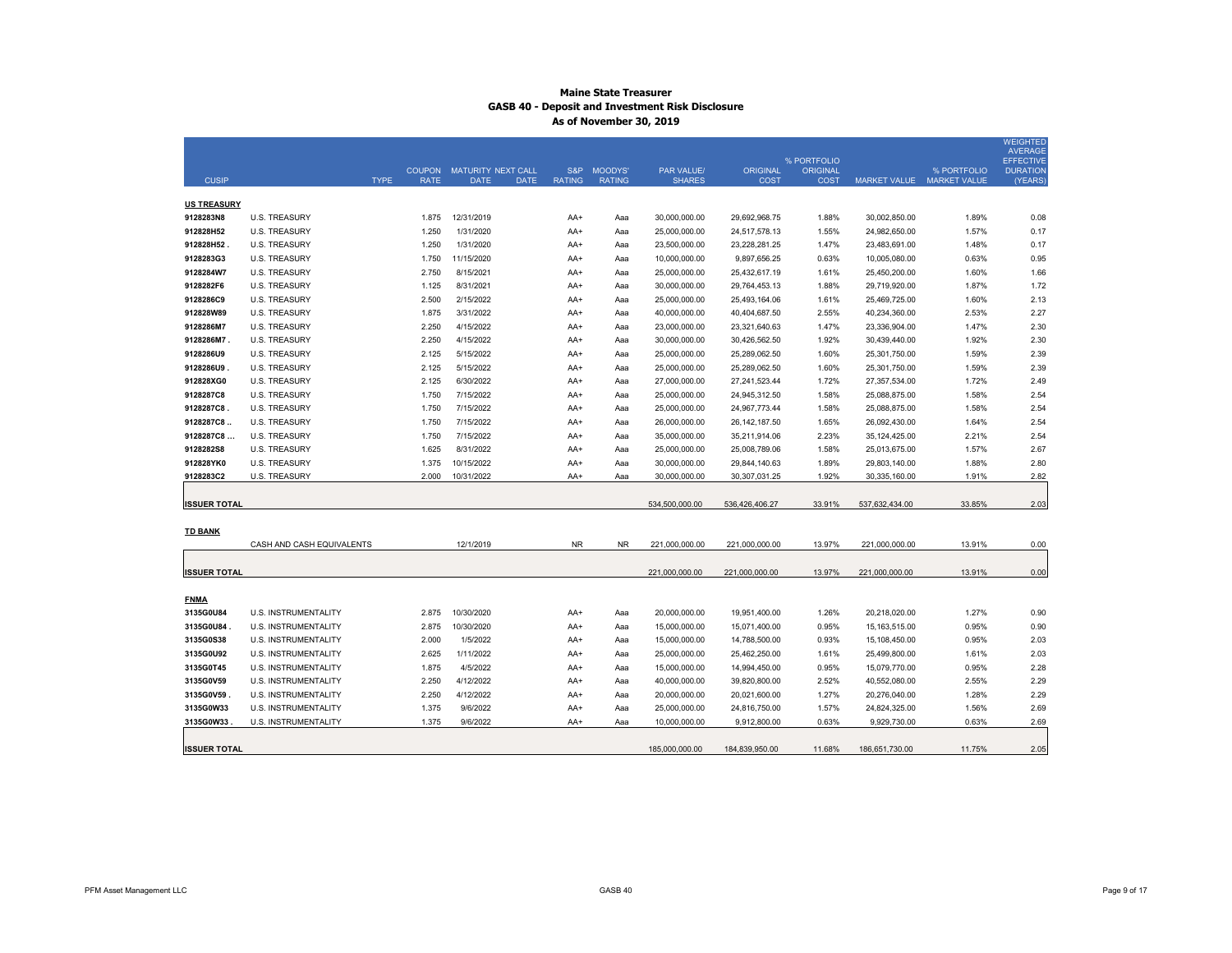## **Maine State Treasurer GASB 40 - Deposit and Investment Risk Disclosure As of November 30, 2019**

|                            |                                                    |                              |                                   |             |                      |                          |                                    |                                |                         |                                |                                    | <b>WEIGHTED</b><br><b>AVERAGE</b> |
|----------------------------|----------------------------------------------------|------------------------------|-----------------------------------|-------------|----------------------|--------------------------|------------------------------------|--------------------------------|-------------------------|--------------------------------|------------------------------------|-----------------------------------|
|                            |                                                    |                              |                                   |             |                      |                          |                                    |                                | % PORTFOLIO             |                                |                                    | <b>EFFECTIVE</b>                  |
| <b>CUSIP</b>               | <b>TYPE</b>                                        | <b>COUPON</b><br><b>RATE</b> | MATURITY NEXT CALL<br><b>DATE</b> | <b>DATE</b> | S&P<br><b>RATING</b> | MOODYS'<br><b>RATING</b> | <b>PAR VALUE/</b><br><b>SHARES</b> | <b>ORIGINAL</b><br><b>COST</b> | <b>ORIGINAL</b><br>COST | MARKET VALUE                   | % PORTFOLIO<br><b>MARKET VALUE</b> | <b>DURATION</b><br>(YEARS)        |
|                            |                                                    |                              |                                   |             |                      |                          |                                    |                                |                         |                                |                                    |                                   |
| <b>FHLMC</b>               |                                                    |                              |                                   |             |                      |                          |                                    |                                |                         |                                |                                    |                                   |
| 3137EAEE5                  | U.S. INSTRUMENTALITY                               | 1.500                        | 1/17/2020                         |             | AA+                  | Aaa                      | 15,000,000.00                      | 14,966,100.00                  | 0.95%                   | 14,997,045.00                  | 0.94%                              | 0.13                              |
| 3137EAEE5                  | U.S. INSTRUMENTALITY                               | 1.500                        | 1/17/2020                         |             | AA+                  | Aaa                      | 15,000,000.00                      | 14,979,600.00                  | 0.95%                   | 14,997,045.00                  | 0.94%                              | 0.13                              |
| 3137EAEE5.                 | U.S. INSTRUMENTALITY                               | 1.500                        | 1/17/2020                         |             | AA+                  | Aaa                      | 20,000,000.00                      | 19,982,600.00                  | 1.26%                   | 19,996,060.00                  | 1.26%                              | 0.13                              |
| 3137EAEJ4                  | U.S. INSTRUMENTALITY                               | 1.625                        | 9/29/2020                         |             | AA+                  | Aaa                      | 20,000,000.00                      | 19,931,200.00                  | 1.26%                   | 19,998,600.00                  | 1.26%                              | 0.82                              |
| 3134GUSA9                  | U.S. INSTRUMENTALITY                               | 1.875                        | 11/26/2021                        | 2/26/2020   | AA+                  | Aaa                      | 10,000,000.00                      | 10,001,500.00                  | 0.63%                   | 10,002,080.00                  | 0.63%                              | 0.82                              |
| 3134GUSA9                  | U.S. INSTRUMENTALITY                               | 1.875                        | 11/26/2021                        | 2/26/2020   | AA+                  | Aaa                      | 50,000,000.00                      | 50,007,500.00                  | 3.16%                   | 50,010,400.00                  | 3.15%                              | 0.82                              |
|                            |                                                    |                              |                                   |             |                      |                          |                                    |                                |                         |                                |                                    |                                   |
| <b>ISSUER TOTAL</b>        |                                                    |                              |                                   |             |                      |                          | 130,000,000.00                     | 129,868,500.00                 | 8.21%                   | 130,001,230.00                 | 8.19%                              | 0.55                              |
|                            |                                                    |                              |                                   |             |                      |                          |                                    |                                |                         |                                |                                    |                                   |
| <b>BAR HARBOR</b>          |                                                    |                              |                                   |             |                      |                          |                                    |                                |                         |                                |                                    |                                   |
|                            | CASH AND CASH EQUIVALENTS                          |                              | 12/1/2019                         |             | <b>NR</b>            | <b>NR</b>                | 48,000,000.00                      | 48,000,000.00                  | 3.03%                   | 48,000,000.00                  | 3.02%                              | 0.00                              |
|                            | CERTIFICATES OF DEPOSIT                            | 2.330                        | 6/12/2021                         |             | <b>NR</b>            | <b>NR</b>                | 50,000,000.00                      | 50,000,000.00                  | 3.16%                   | 50,000,000.00                  | 3.15%                              | 1.52                              |
|                            |                                                    |                              |                                   |             |                      |                          |                                    |                                |                         |                                |                                    |                                   |
| <b>ISSUER TOTAL</b>        |                                                    |                              |                                   |             |                      |                          | 98,000,000.00                      | 98,000,000.00                  | 6.19%                   | 98,000,000.00                  | 6.17%                              | 0.77                              |
|                            |                                                    |                              |                                   |             |                      |                          |                                    |                                |                         |                                |                                    |                                   |
| <b>FHLB</b>                |                                                    |                              |                                   |             |                      |                          |                                    |                                |                         |                                |                                    |                                   |
| 3130ADUJ9                  | U.S. INSTRUMENTALITY                               | 2.375                        | 3/30/2020                         |             | AA+                  | Aaa                      | 30,000,000.00                      | 29,793,900.00                  | 1.88%                   | 30,063,960.00                  | 1.89%                              | 0.33                              |
| 3130AF5B9                  | U.S. INSTRUMENTALITY                               | 3.000                        | 10/12/2021                        |             | AA+                  | Aaa                      | 10,000,000.00                      | 10,103,100.00                  | 0.64%                   | 10,248,290.00                  | 0.65%                              | 1.81                              |
| 313379Q69                  | <b>U.S. INSTRUMENTALITY</b>                        | 2.125                        | 6/10/2022                         |             | AA+                  | Aaa                      | 30,000,000.00                      | 30,176,400.00                  | 1.91%                   | 30,337,950.00                  | 1.91%                              | 2.43                              |
| 3130AH7E7                  | U.S. INSTRUMENTALITY                               | 2.000                        | 10/3/2022                         |             | AA+                  | Aaa                      | 25,000,000.00                      | 25,018,750.00                  | 1.58%                   | 25,025,225.00                  | 1.58%                              | 2.74                              |
|                            |                                                    |                              |                                   |             |                      |                          |                                    |                                |                         |                                |                                    |                                   |
| <b>ISSUER TOTAL</b>        |                                                    |                              |                                   |             |                      |                          | 95,000,000.00                      | 95,092,150.00                  | 6.01%                   | 95,675,425.00                  | 6.02%                              | 1.79                              |
|                            |                                                    |                              |                                   |             |                      |                          |                                    |                                |                         |                                |                                    |                                   |
| <b>CAMDEN NATIONAL</b>     |                                                    |                              | 1/17/2020                         |             | <b>NR</b>            | <b>NR</b>                |                                    |                                |                         |                                | 1.26%                              | 0.13                              |
|                            | CERTIFICATES OF DEPOSIT<br>CERTIFICATES OF DEPOSIT | 2.550<br>2.600               | 4/8/2020                          |             | <b>NR</b>            | <b>NR</b>                | 20,000,000.00<br>50,000,000.00     | 20,000,000.00<br>50,000,000.00 | 1.26%<br>3.16%          | 20,000,000.00<br>50,000,000.00 | 3.15%                              | 0.35                              |
|                            |                                                    |                              |                                   |             |                      |                          |                                    |                                |                         |                                |                                    |                                   |
| <b>ISSUER TOTAL</b>        |                                                    |                              |                                   |             |                      |                          | 70,000,000.00                      | 70,000,000.00                  | 4.42%                   | 70,000,000.00                  | 4.41%                              | 0.29                              |
|                            |                                                    |                              |                                   |             |                      |                          |                                    |                                |                         |                                |                                    |                                   |
| <b>TOYOTA MOTOR CREDIT</b> |                                                    |                              |                                   |             |                      |                          |                                    |                                |                         |                                |                                    |                                   |
| 89233GAH9                  | <b>COMMERCIAL PAPER</b>                            |                              | 1/17/2020                         |             | $A - 1 +$            | $P-1$                    | 50,000,000.00                      | 49,079,500.00                  | 3.10%                   | 49,876,050.00                  | 3.14%                              | 0.13                              |
|                            |                                                    |                              |                                   |             |                      |                          |                                    |                                |                         |                                |                                    |                                   |
| <b>ISSUER TOTAL</b>        |                                                    |                              |                                   |             |                      |                          | 50,000,000.00                      | 49,079,500.00                  | 3.10%                   | 49,876,050.00                  | 3.14%                              | 0.13                              |
|                            |                                                    |                              |                                   |             |                      |                          |                                    |                                |                         |                                |                                    |                                   |
| PEOPLE'S UNITED BANK       |                                                    |                              |                                   |             |                      |                          |                                    |                                |                         |                                |                                    |                                   |
|                            | <b>CERTIFICATES OF DEPOSIT</b>                     | 2.550                        | 4/18/2021                         |             | <b>NR</b>            | <b>NR</b>                | 15,000,000.00                      | 15,000,000.00                  | 0.95%                   | 15,000,000.00                  | 0.94%                              | 1.37                              |
|                            | <b>CERTIFICATES OF DEPOSIT</b>                     | 2.550                        | 4/22/2021                         |             | <b>NR</b>            | <b>NR</b>                | 25,000,000.00                      | 25,000,000.00                  | 1.58%                   | 25,000,000.00                  | 1.57%                              | 1.34                              |
|                            |                                                    |                              |                                   |             |                      |                          |                                    |                                |                         |                                |                                    |                                   |
| <b>ISSUER TOTAL</b>        |                                                    |                              |                                   |             |                      |                          | 40,000,000.00                      | 40,000,000.00                  | 2.53%                   | 40,000,000.00                  | 2.52%                              | 1.35                              |
|                            |                                                    |                              |                                   |             |                      |                          |                                    |                                |                         |                                |                                    |                                   |
| <b>JP MORGAN</b>           |                                                    |                              |                                   |             |                      |                          |                                    |                                |                         |                                |                                    |                                   |
| 46640PAH6                  | <b>COMMERCIAL PAPER</b>                            |                              | 1/17/2020                         |             | A-1                  | $P-1$                    | 40.000.000.00                      | 39,232,000.00                  | 2.48%                   | 39.911.040.00                  | 2.51%                              | 0.13                              |
|                            |                                                    |                              |                                   |             |                      |                          |                                    |                                |                         |                                |                                    |                                   |
| <b>ISSUER TOTAL</b>        |                                                    |                              |                                   |             |                      |                          | 40,000,000.00                      | 39,232,000.00                  | 2.48%                   | 39,911,040.00                  | 2.51%                              | 0.13                              |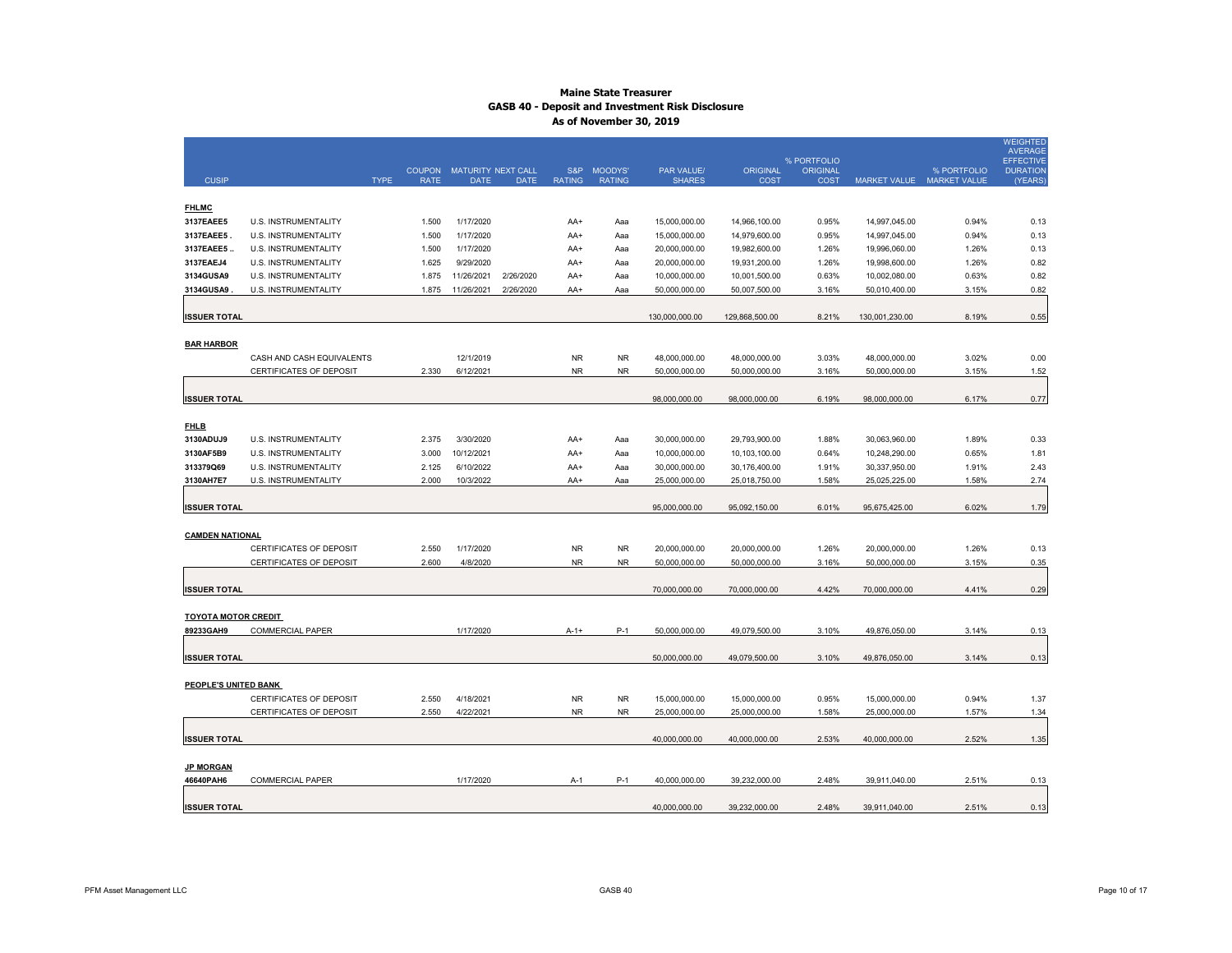## **Maine State Treasurer GASB 40 - Deposit and Investment Risk Disclosure As of November 30, 2019**

|                              |                                |               |                            |               |                |                   |                  |                                |                  |                           | <b>WEIGHTED</b><br><b>AVERAGE</b>   |
|------------------------------|--------------------------------|---------------|----------------------------|---------------|----------------|-------------------|------------------|--------------------------------|------------------|---------------------------|-------------------------------------|
|                              |                                | <b>COUPON</b> | MATURITY NEXT CALL         | S&P           | <b>MOODYS'</b> | <b>PAR VALUE/</b> | <b>ORIGINAL</b>  | % PORTFOLIO<br><b>ORIGINAL</b> |                  | % PORTFOLIO               | <b>EFFECTIVE</b><br><b>DURATION</b> |
| <b>CUSIP</b>                 | <b>TYPE</b>                    | <b>RATE</b>   | <b>DATE</b><br><b>DATE</b> | <b>RATING</b> | <b>RATING</b>  | <b>SHARES</b>     | <b>COST</b>      | COST                           |                  | MARKET VALUE MARKET VALUE | (YEARS)                             |
| <b>MUFG BANK LTD/NY</b>      |                                |               |                            |               |                |                   |                  |                                |                  |                           |                                     |
| 62479MZL0                    | <b>COMMERCIAL PAPER</b>        |               | 12/20/2019                 | A-1           | $P-1$          | 25,000,000.00     | 24,508,750.00    | 1.55%                          | 24,973,350.00    | 1.57%                     | 0.05                                |
| 62479LAH8                    | <b>COMMERCIAL PAPER</b>        |               | 1/17/2020                  | A-1           | $P-1$          | 8,500,000.00      | 8,335,449.44     | 0.53%                          | 8,478,274.00     | 0.53%                     | 0.13                                |
|                              |                                |               |                            |               |                |                   |                  |                                |                  |                           |                                     |
| <b>ISSUER TOTAL</b>          |                                |               |                            |               |                | 33,500,000.00     | 32,844,199.44    | 2.08%                          | 33,451,624.00    | 2.11%                     | 0.07                                |
|                              |                                |               |                            |               |                |                   |                  |                                |                  |                           |                                     |
| <b>ANDROSCOGGIN</b>          | CASH AND CASH EQUIVALENTS      |               | 12/1/2019                  | <b>NR</b>     | <b>NR</b>      | 25,000,000.00     |                  | 1.58%                          | 25,000,000.00    | 1.57%                     | 0.00                                |
|                              |                                |               |                            |               |                |                   | 25,000,000.00    |                                |                  |                           |                                     |
| <b>ISSUER TOTAL</b>          |                                |               |                            |               |                | 25,000,000.00     | 25,000,000.00    | 1.58%                          | 25,000,000.00    | 1.57%                     | 0.00                                |
|                              |                                |               |                            |               |                |                   |                  |                                |                  |                           |                                     |
| <b>BANGOR SAVINGS</b>        |                                |               |                            |               |                |                   |                  |                                |                  |                           |                                     |
|                              | <b>CERTIFICATES OF DEPOSIT</b> | 2.650         | 10/8/2020                  | <b>NR</b>     | <b>NR</b>      | 5,000,000.00      | 5,000,000.00     | 0.32%                          | 5,000,000.00     | 0.31%                     | 0.85                                |
|                              | CERTIFICATES OF DEPOSIT        | 2.700         | 4/8/2021                   | <b>NR</b>     | <b>NR</b>      | 15,000,000.00     | 15,000,000.00    | 0.95%                          | 15,000,000.00    | 0.94%                     | 1.34                                |
|                              |                                |               |                            |               |                |                   |                  |                                |                  |                           |                                     |
| <b>ISSUER TOTAL</b>          |                                |               |                            |               |                | 20,000,000.00     | 20,000,000.00    | 1.26%                          | 20,000,000.00    | 1.26%                     | 1.22                                |
| <b>JOHNSON &amp; JOHNSON</b> |                                |               |                            |               |                |                   |                  |                                |                  |                           |                                     |
| 478160CD4                    | CORPORATE                      | 2.250         | 3/3/2022                   | AAA           | Aaa            | 16,893,000.00     | 16,680,992.85    | 1.05%                          | 17,074,633.54    | 1.08%                     | 2.18                                |
|                              |                                |               |                            |               |                |                   |                  |                                |                  |                           |                                     |
| <b>ISSUER TOTAL</b>          |                                |               |                            |               |                | 16,893,000.00     | 16,680,992.85    | 1.05%                          | 17,074,633.54    | 1.08%                     | 2.18                                |
|                              |                                |               |                            |               |                |                   |                  |                                |                  |                           |                                     |
| <b>BATH SAVINGS</b>          |                                |               |                            |               |                |                   |                  |                                |                  |                           |                                     |
|                              | CASH AND CASH EQUIVALENTS      |               | 12/1/2019                  | <b>NR</b>     | <b>NR</b>      | 14,000,000.00     | 14,000,000.00    | 0.88%                          | 14,000,000.00    | 0.88%                     | 0.00                                |
| <b>ISSUER TOTAL</b>          |                                |               |                            |               |                | 14,000,000.00     | 14,000,000.00    | 0.88%                          | 14,000,000.00    | 0.88%                     | 0.00                                |
|                              |                                |               |                            |               |                |                   |                  |                                |                  |                           |                                     |
| <b>MICROSOFT</b>             |                                |               |                            |               |                |                   |                  |                                |                  |                           |                                     |
| 594918BV5                    | CORPORATE                      | 1.850         | 2/6/2020                   | AAA           | Aaa            | 10,000,000.00     | 10,038,800.00    | 0.63%                          | 10,001,200.00    | 0.63%                     | 0.18                                |
|                              |                                |               |                            |               |                |                   |                  |                                |                  |                           |                                     |
| <b>ISSUER TOTAL</b>          |                                |               |                            |               |                | 10,000,000.00     | 10,038,800.00    | 0.63%                          | 10,001,200.00    | 0.63%                     | 0.18                                |
|                              |                                |               |                            |               |                |                   |                  |                                |                  |                           |                                     |
| <b>GRAND TOTAL</b>           |                                |               |                            |               |                | 1,582,893,000.00  | 1,582,102,498.56 | 100.00%                        | 1,588,275,366.54 | 100.00%                   |                                     |
|                              |                                |               |                            |               |                |                   |                  |                                |                  |                           |                                     |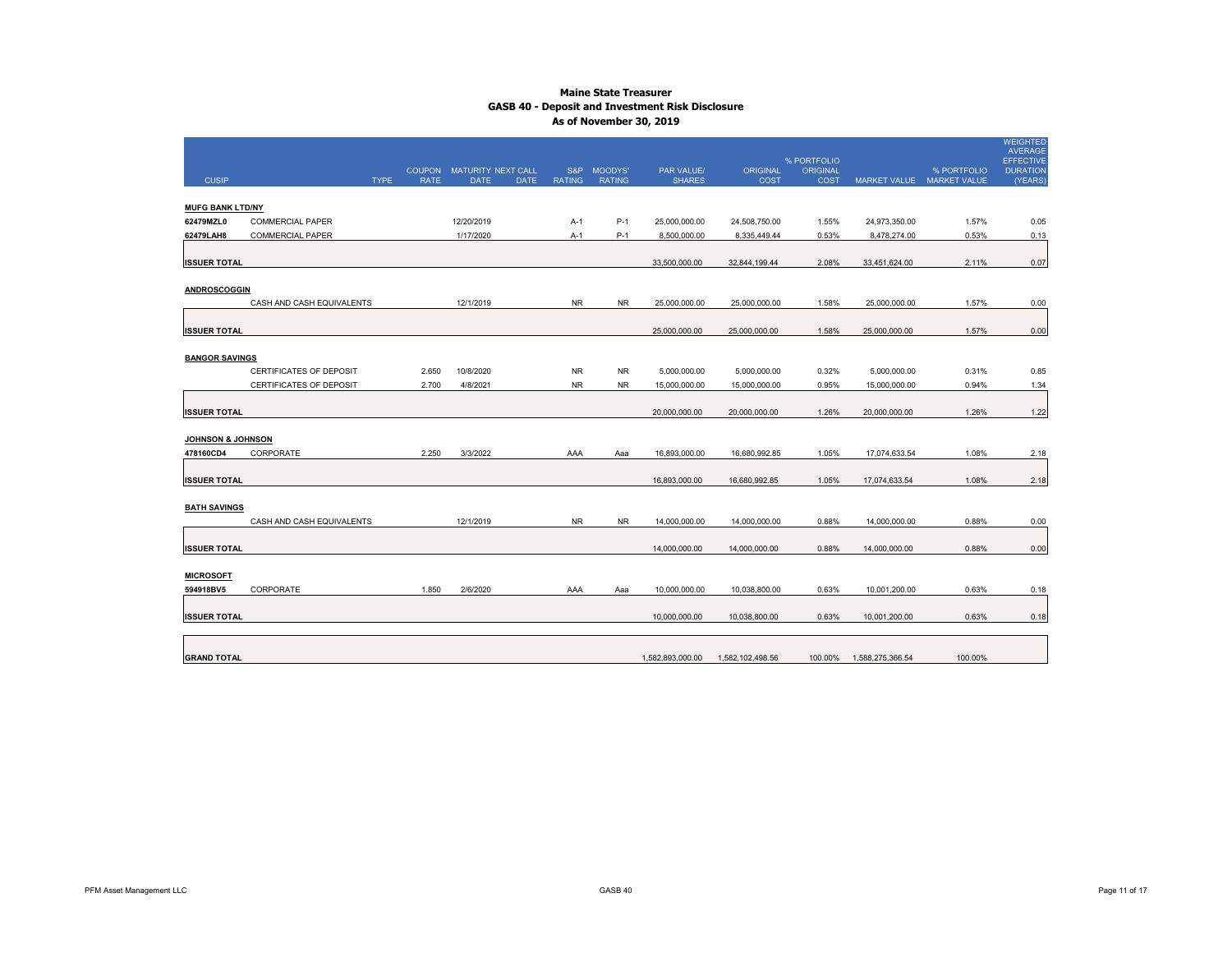#### **Maine State Treasurer Securities Purchased During the Month Ended November 30, 2019**

|                             |                                  |             |               |                 |                  |                  |                  |                  | <b>ACCRUED</b><br><b>INTEREST</b> |              |
|-----------------------------|----------------------------------|-------------|---------------|-----------------|------------------|------------------|------------------|------------------|-----------------------------------|--------------|
| <b>CUSIP</b>                | <b>ISSUER</b>                    | <b>DATE</b> | <b>COUPON</b> | <b>MATURITY</b> | <b>CALL DATE</b> | PAR VALUE/SHARES | <b>UNIT COST</b> | <b>PRINCIPAL</b> | <b>PURCHASED</b>                  | <b>YIELD</b> |
| <b>CASH AND EQUIVALENTS</b> |                                  |             |               |                 |                  |                  |                  |                  |                                   |              |
|                             | <b>CAMDEN NATIONAL</b>           | 11/1/2019   | 1.600 V       |                 |                  | 22,000,000.00    | 100.00           | 22,000,000.00    | 0.00                              | 1.600 V      |
|                             | CAMDEN NATIONAL                  | 11/6/2019   | 1.600 V       |                 |                  | 11,000,000.00    | 100.00           | 11,000,000.00    | 0.00                              | 1.600 V      |
|                             | FIDELITY GOVERNMENT MMF          | 11/8/2019   | 1.560 V       |                 |                  | 5,000,000.00     | 100.00           | 5,000,000.00     | 0.00                              | 1.560 V      |
|                             | CAMDEN NATIONAL                  | 11/8/2019   | 1.600 V       |                 |                  | 48,000,000.00    | 100.00           | 48,000,000.00    | 0.00                              | 1.600 V      |
|                             | <b>CAMDEN NATIONAL</b>           | 11/13/2019  | 1.600 V       |                 |                  | 16,000,000.00    | 100.00           | 16,000,000.00    | 0.00                              | 1.600 V      |
|                             | <b>TD BANK</b>                   | 11/13/2019  | 1.630 V       |                 |                  | 3,000,000.00     | 100.00           | 3,000,000.00     | 0.00                              | 1.630 V      |
|                             | FIDELITY GOVERNMENT MMF          | 11/15/2019  | 1.560 V       |                 |                  | 37,000,000.00    | 100.00           | 37,000,000.00    | 0.00                              | 1.560 V      |
|                             | <b>BANGOR SAVINGS</b>            | 11/15/2019  | 1.600 V       |                 |                  | 40,000,000.00    | 100.00           | 40,000,000.00    | 0.00                              | 1.600 V      |
|                             | <b>CAMDEN NATIONAL</b>           | 11/15/2019  | 1.600 V       |                 |                  | 76,000,000.00    | 100.00           | 76,000,000.00    | 0.00                              | 1.600 V      |
|                             | <b>FIRST NATIONAL</b>            | 11/15/2019  | 1.600 V       |                 |                  | 20,000,000.00    | 100.00           | 20,000,000.00    | 0.00                              | 1.600 V      |
|                             | FIDELITY GOVERNMENT MMF          | 11/19/2019  | 1.560 V       |                 |                  | 46,000,000.00    | 100.00           | 46,000,000.00    | 0.00                              | 1.560 V      |
|                             | FIDELITY GOVERNMENT MMF          | 11/20/2019  | 1.560 V       |                 |                  | 7,000,000.00     | 100.00           | 7,000,000.00     | 0.00                              | 1.560 V      |
|                             |                                  |             |               |                 |                  |                  |                  |                  |                                   |              |
|                             |                                  |             |               |                 |                  |                  |                  |                  |                                   |              |
| <b>TOTAL:</b>               |                                  |             |               |                 |                  | 331,000,000.00   |                  | 331,000,000.00   | 0.00                              |              |
|                             |                                  |             |               |                 |                  |                  |                  |                  |                                   |              |
| <b>U.S. TREASURIES</b>      |                                  |             |               |                 |                  |                  |                  |                  |                                   |              |
| 9128283C2                   | <b>US TREASURY</b>               | 11/14/2019  | 2.000         | 10/31/2022      |                  | 30,000,000.00    | 101.023          | 30,307,031.25    | 23,076.92                         | 1.64         |
|                             |                                  |             |               |                 |                  |                  |                  |                  |                                   |              |
| 9128286M7.                  | <b>US TREASURY</b>               | 11/14/2019  | 2.250         | 4/15/2022       |                  | 30,000,000.00    | 101.422          | 30,426,562.50    | 55,327.87                         | 1.65         |
|                             |                                  |             |               |                 |                  |                  |                  |                  |                                   |              |
|                             |                                  |             |               |                 |                  |                  |                  |                  |                                   |              |
| <b>TOTAL:</b>               |                                  |             |               |                 |                  | 60,000,000.00    |                  | 60,733,593.75    | 78,404.79                         |              |
|                             |                                  |             |               |                 |                  |                  |                  |                  |                                   |              |
|                             | <b>FEDERAL AGENCY SECURITIES</b> |             |               |                 |                  |                  |                  |                  |                                   |              |
| 3134GUSA9                   | <b>FHLMC</b>                     | 11/26/2019  | 1.875         | 11/26/2021      |                  | 10,000,000.00    | 100.015          | 10,001,500.00    | 0.00                              | 1.87         |
|                             |                                  |             |               |                 |                  |                  |                  |                  |                                   |              |
| 3134GUSA9                   | <b>FHLMC</b>                     | 11/26/2019  | 1.875         | 11/26/2021      |                  | 50,000,000.00    | 100.015          | 50,007,500.00    | 0.00                              | 1.87         |
|                             |                                  |             |               |                 |                  |                  |                  |                  |                                   |              |
|                             |                                  |             |               |                 |                  |                  |                  |                  |                                   |              |
| <b>TOTAL:</b>               |                                  |             |               |                 |                  | 60,000,000.00    |                  | 60,009,000.00    | 0.00                              |              |
|                             |                                  |             |               |                 |                  |                  |                  |                  |                                   |              |
|                             |                                  |             |               |                 |                  |                  |                  |                  |                                   |              |
| <b>GRAND TOTAL:</b>         |                                  |             |               |                 |                  | 451.000.000.00   |                  | 451,742,593.75   | 78,404.79                         |              |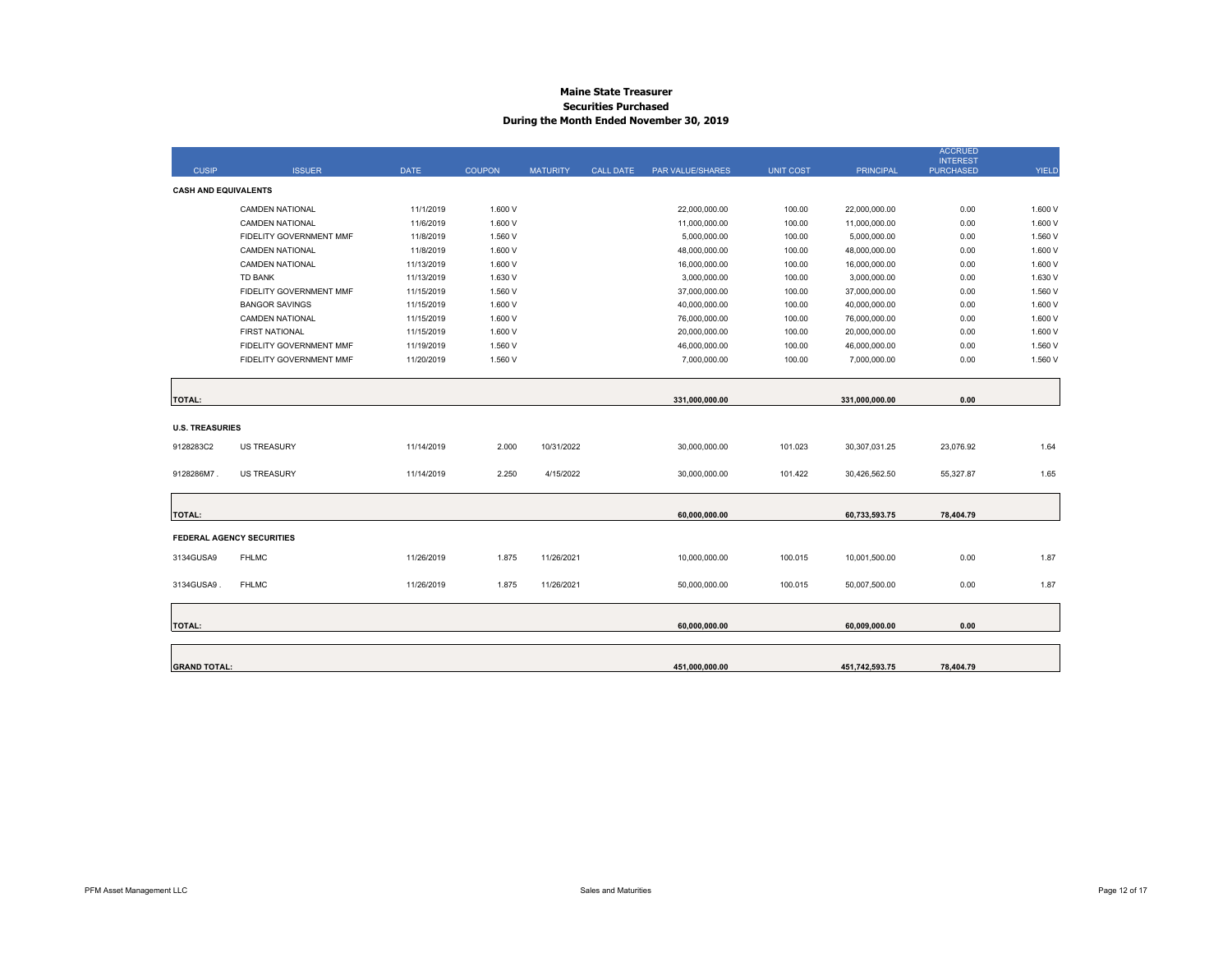#### **Maine State Treasurer Securities Sold and MaturedDuring the Month Ended November 30, 2019**

| <b>CUSIP</b> | <b>ISSUER</b>               | <b>DATE</b> | <b>MATURITY/</b><br>COUPON CALL DATE | <b>PAR VALUE/SHARES</b> | <b>ORIGINAL COST</b> | AMORTIZED COST AT<br><b>SALE OR MATURITY</b><br>(AMORT) | <b>PRICE</b> | <b>MARKET VALUE AT</b><br>SALE / SALE OR MATURITY /<br>ACCRETION / MATURITY CHANGE IN MARKET REALIZED GAIN<br><b>VALUE</b> | (LOSS) | <b>ACCRUED</b><br><b>INTEREST</b><br><b>SOLD</b> | <b>INTEREST</b><br><b>RECEIVED</b> | <b>INTEREST</b><br><b>EARNED</b> | YIELD   |
|--------------|-----------------------------|-------------|--------------------------------------|-------------------------|----------------------|---------------------------------------------------------|--------------|----------------------------------------------------------------------------------------------------------------------------|--------|--------------------------------------------------|------------------------------------|----------------------------------|---------|
|              | <b>CASH AND EQUIVALENTS</b> |             |                                      |                         |                      |                                                         |              |                                                                                                                            |        |                                                  |                                    |                                  |         |
|              | <b>CITIZENS BANK</b>        | 11/4/2019   | 1.550 V                              | 6,000,000.00            | 6,000,000.00         | 6,000,000.00                                            | 100.00       | 6,000,000.00                                                                                                               | 0.00   | 0.00                                             | 0.00                               | 0.00                             | 1.550 V |
|              |                             |             |                                      |                         |                      | 0.00                                                    |              | 0.00                                                                                                                       |        |                                                  |                                    |                                  |         |
|              | <b>CITIZENS BANK</b>        | 11/5/2019   | 1.550 V                              | 3,000,000.00            | 3,000,000.00         | 3,000,000.00                                            | 100.00       | 3,000,000.00                                                                                                               | 0.00   | 0.00                                             | 0.00                               | 0.00                             | 1.550 V |
|              |                             |             |                                      |                         |                      | 0.00                                                    |              | 0.00                                                                                                                       |        |                                                  |                                    |                                  |         |
|              | <b>BAR HARBOR</b>           | 11/6/2019   | 1.650 V                              | 4,000,000.00            | 4,000,000.00         | 4,000,000.00                                            | 100.00       | 4,000,000.00<br>0.00                                                                                                       | 0.00   | 0.00                                             | 0.00                               | 0.00                             | 1.650 V |
|              | <b>CAMDEN NATIONAL</b>      | 11/7/2019   | 1.600 V                              | 5,000,000.00            | 5,000,000.00         | 0.00<br>5,000,000.00                                    | 100.00       | 5,000,000.00                                                                                                               | 0.00   | 0.00                                             | 0.00                               | 0.00                             | 1.600 V |
|              |                             |             |                                      |                         |                      | 0.00                                                    |              | 0.00                                                                                                                       |        |                                                  |                                    |                                  |         |
|              | <b>CITIZENS BANK</b>        | 11/7/2019   | 1.550 V                              | 41,000,000.00           | 41,000,000.00        | 41,000,000.00                                           | 100.00       | 41,000,000.00                                                                                                              | 0.00   | 0.00                                             | 0.00                               | 0.00                             | 1.550 V |
|              |                             |             |                                      |                         |                      | 0.00                                                    |              | 0.00                                                                                                                       |        |                                                  |                                    |                                  |         |
|              | FIDELITY GOVERNMENT MMF     | 11/12/2019  | 1.560 V                              | 18,000,000.00           | 18,000,000.00        | 18,000,000.00                                           | 100.00       | 18,000,000.00                                                                                                              | 0.00   | 0.00                                             | 0.00                               | 0.00                             | 1.560 V |
|              |                             |             |                                      |                         |                      | 0.00                                                    |              | 0.00                                                                                                                       |        |                                                  |                                    |                                  |         |
|              | <b>CAMDEN NATIONAL</b>      | 11/12/2019  | 1.600 V                              | 16,000,000.00           | 16,000,000.00        | 16,000,000.00                                           | 100.00       | 16,000,000.00                                                                                                              | 0.00   | 0.00                                             | 0.00                               | 0.00                             | 1.600 V |
|              | <b>BANGOR SAVINGS</b>       | 11/14/2019  | 1.600 V                              | 40,000,000.00           | 40,000,000.00        | 0.00<br>40,000,000.00                                   | 100.00       | 0.00<br>40,000,000.00                                                                                                      | 0.00   | 0.00                                             | 0.00                               | 0.00                             | 1.600 V |
|              |                             |             |                                      |                         |                      | 0.00                                                    |              | 0.00                                                                                                                       |        |                                                  |                                    |                                  |         |
|              | <b>CAMDEN NATIONAL</b>      | 11/14/2019  | 1.600 V                              | 76,000,000.00           | 76,000,000.00        | 76,000,000.00                                           | 100.00       | 76,000,000.00                                                                                                              | 0.00   | 0.00                                             | 0.00                               | 0.00                             | 1.600 V |
|              |                             |             |                                      |                         |                      | 0.00                                                    |              | 0.00                                                                                                                       |        |                                                  |                                    |                                  |         |
|              | FIRST NATIONAL              | 11/14/2019  | 1.600 V                              | 20,000,000.00           | 20,000,000.00        | 20,000,000.00                                           | 100.00       | 20,000,000.00                                                                                                              | 0.00   | 0.00                                             | 0.00                               | 0.00                             | 1.600 V |
|              |                             |             |                                      |                         |                      | 0.00                                                    |              | 0.00                                                                                                                       |        |                                                  |                                    |                                  |         |
|              | FIDELITY GOVERNMENT MMF     | 11/18/2019  | 1.560 V                              | 26,000,000.00           | 26,000,000.00        | 26,000,000.00                                           | 100.00       | 26,000,000.00                                                                                                              | 0.00   | 0.00                                             | 0.00                               | 0.00                             | 1.560 V |
|              |                             |             |                                      |                         |                      | 0.00                                                    |              | 0.00                                                                                                                       |        |                                                  |                                    |                                  |         |
|              | FIDELITY GOVERNMENT MMF     | 11/21/2019  | 1.560 V                              | 40,000,000.00           | 40,000,000.00        | 40,000,000.00<br>0.00                                   | 100.00       | 40,000,000.00<br>0.00                                                                                                      | 0.00   | 0.00                                             | 0.00                               | 0.00                             | 1.560 V |
|              | FIDELITY GOVERNMENT MMF     | 11/22/2019  | 1.560 V                              | 24,000,000.00           | 24,000,000.00        | 24,000,000.00                                           | 100.00       | 24,000,000.00                                                                                                              | 0.00   | 0.00                                             | 0.00                               | 0.00                             | 1.560 V |
|              |                             |             |                                      |                         |                      | 0.00                                                    |              | 0.00                                                                                                                       |        |                                                  |                                    |                                  |         |
|              | <b>CAMDEN NATIONAL</b>      | 11/22/2019  | 1.600 V                              | 6,000,000.00            | 6,000,000.00         | 6,000,000.00                                            | 100.00       | 6,000,000.00                                                                                                               | 0.00   | 0.00                                             | 0.00                               | 0.00                             | 1.600 V |
|              |                             |             |                                      |                         |                      | 0.00                                                    |              | 0.00                                                                                                                       |        |                                                  |                                    |                                  |         |
|              | <b>BANGOR SAVINGS</b>       | 11/25/2019  | 1.600 V                              | 15,000,000.00           | 15,000,000.00        | 15,000,000.00                                           | 100.00       | 15,000,000.00                                                                                                              | 0.00   | 0.00                                             | 0.00                               | 0.00                             | 1.600 V |
|              |                             |             |                                      |                         |                      | 0.00                                                    |              | 0.00                                                                                                                       |        |                                                  |                                    |                                  |         |
|              | <b>CAMDEN NATIONAL</b>      | 11/25/2019  | 1.600 V                              | 45,000,000.00           | 45,000,000.00        | 45,000,000.00                                           | 100.00       | 45,000,000.00                                                                                                              | 0.00   | 0.00                                             | 0.00                               | 0.00                             | 1.600 V |
|              |                             |             |                                      |                         |                      | 0.00                                                    |              | 0.00                                                                                                                       |        |                                                  |                                    |                                  |         |
|              | <b>BANGOR SAVINGS</b>       | 11/26/2019  | 1.600 V                              | 19,000,000.00           | 19,000,000.00        | 19,000,000.00<br>0.00                                   | 100.00       | 19,000,000.00                                                                                                              | 0.00   | 0.00                                             | 0.00                               | 0.00                             | 1.600 V |
|              | <b>CAMDEN NATIONAL</b>      | 11/26/2019  | 1.600 V                              | 19,000,000.00           | 19,000,000.00        | 19,000,000.00                                           | 100.00       | 0.00<br>19,000,000.00                                                                                                      | 0.00   | 0.00                                             | 0.00                               | 0.00                             | 1.600 V |
|              |                             |             |                                      |                         |                      | 0.00                                                    |              | 0.00                                                                                                                       |        |                                                  |                                    |                                  |         |
|              | FIRST NATIONAL              | 11/26/2019  | 1.600 V                              | 19,000,000.00           | 19,000,000.00        | 19,000,000.00                                           | 100.00       | 19,000,000.00                                                                                                              | 0.00   | 0.00                                             | 0.00                               | 0.00                             | 1.600 V |
|              |                             |             |                                      |                         |                      | 0.00                                                    |              | 0.00                                                                                                                       |        |                                                  |                                    |                                  |         |
|              | <b>BANGOR SAVINGS</b>       | 11/27/2019  | 1.600 V                              | 6,000,000.00            | 6,000,000.00         | 6,000,000.00                                            | 100.00       | 6,000,000.00                                                                                                               | 0.00   | 0.00                                             | 0.00                               | 0.00                             | 1.600 V |
|              |                             |             |                                      |                         |                      | 0.00                                                    |              | 0.00                                                                                                                       |        |                                                  |                                    |                                  |         |
|              | <b>CAMDEN NATIONAL</b>      | 11/27/2019  | 1.600 V                              | 6.000.000.00            | 6.000.000.00         | 6.000.000.00                                            | 100.00       | 6.000.000.00                                                                                                               | 0.00   | 0.00                                             | 0.00                               | 0.00                             | 1.600 V |
|              |                             |             |                                      |                         |                      | 0.00                                                    |              | 0.00                                                                                                                       |        |                                                  |                                    |                                  |         |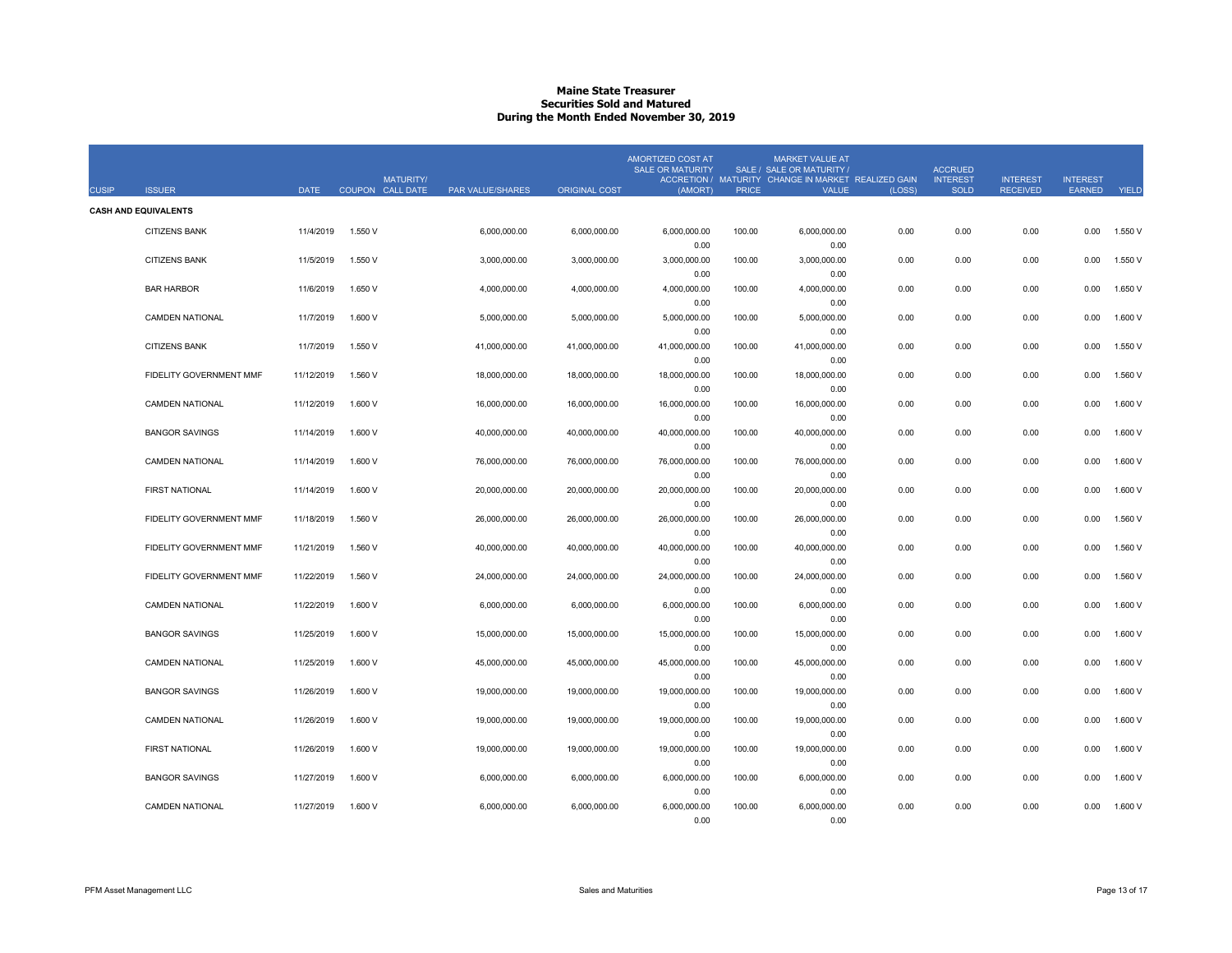#### **Maine State Treasurer Securities Sold and MaturedDuring the Month Ended November 30, 2019**

| <b>CUSIP</b>           | <b>ISSUER</b>                    | <b>DATE</b> |         | <b>MATURITY/</b><br>COUPON CALL DATE | <b>PAR VALUE/SHARES</b> | <b>ORIGINAL COST</b> | AMORTIZED COST AT<br><b>SALE OR MATURITY</b><br>(AMORT) | <b>PRICE</b> | <b>MARKET VALUE AT</b><br>SALE / SALE OR MATURITY /<br>ACCRETION / MATURITY CHANGE IN MARKET REALIZED GAIN<br><b>VALUE</b> | (LOSS) | <b>ACCRUED</b><br><b>INTEREST</b><br>SOLD | <b>INTEREST</b><br><b>RECEIVED</b> | <b>INTEREST</b><br><b>EARNED</b> | <b>YIELD</b> |
|------------------------|----------------------------------|-------------|---------|--------------------------------------|-------------------------|----------------------|---------------------------------------------------------|--------------|----------------------------------------------------------------------------------------------------------------------------|--------|-------------------------------------------|------------------------------------|----------------------------------|--------------|
|                        | <b>FIRST NATIONAL</b>            | 11/27/2019  | 1.600 V |                                      | 6,000,000.00            | 6,000,000.00         | 6,000,000.00                                            | 100.00       | 6,000,000.00                                                                                                               | 0.00   | 0.00                                      | 0.00                               | 0.00                             | 1.600 V      |
|                        | TD BANK                          | 11/27/2019  | 1.630 V |                                      | 25,000,000.00           | 25,000,000.00        | 0.00<br>25,000,000.00<br>0.00                           | 100.00       | 0.00<br>25,000,000.00<br>0.00                                                                                              | 0.00   | 0.00                                      | 0.00                               | 0.00                             | 1.630 V      |
|                        |                                  |             |         |                                      | 485,000,000.00          | 485,000,000.00       | 485,000,000.00                                          |              | 485,000,000.00                                                                                                             | 0.00   | 0.00                                      | 0.00                               | 0.00                             |              |
| <b>TOTAL:</b>          |                                  |             |         |                                      |                         |                      | 0.00                                                    |              | 0.00                                                                                                                       |        |                                           |                                    |                                  |              |
| <b>U.S. TREASURIES</b> |                                  |             |         |                                      |                         |                      |                                                         |              |                                                                                                                            |        |                                           |                                    |                                  |              |
| 912828G61              | <b>US TREASURY</b>               | 11/30/2019  |         | 1.500 11/30/2019                     | 25,000,000.00           | 24,677,734.38        | 25,000,000.00                                           | 100.00       | 25,000,000.00                                                                                                              | 0.00   | 0.00                                      | 187,500.00                         | 29,713.11                        |              |
|                        |                                  |             |         |                                      |                         |                      | 23,772.75                                               |              | 7.150.00                                                                                                                   |        |                                           |                                    |                                  |              |
|                        |                                  |             |         |                                      | 25,000,000.00           | 24,677,734.38        | 25,000,000.00                                           |              | 25,000,000.00                                                                                                              | 0.00   | 0.00                                      | 187,500.00                         | 29.713.11                        |              |
| <b>TOTAL:</b>          |                                  |             |         |                                      |                         |                      | 23,772.75                                               |              | 7,150.00                                                                                                                   |        |                                           |                                    |                                  |              |
|                        | <b>FEDERAL AGENCY SECURITIES</b> |             |         |                                      |                         |                      |                                                         |              |                                                                                                                            |        |                                           |                                    |                                  |              |
| 3130AGXV2 FHLB         |                                  | 11/26/2019  |         | 2.070 11/26/2019                     | 35,000,000.00           | 35,000,000.00        | 35,000,000.00<br>0.00                                   | 100.00       | 35,000,000.00<br>(560.00)                                                                                                  | 0.00   | 0.00                                      | 181,125.00                         | 50,312.50                        |              |
| <b>TOTAL:</b>          |                                  |             |         |                                      | 35,000,000.00           | 35,000,000.00        | 35,000,000.00<br>0.00                                   |              | 35,000,000.00<br>(560.00)                                                                                                  | 0.00   | 0.00                                      | 181,125.00                         | 50,312.50                        |              |
|                        |                                  |             |         | s.                                   | 545,000,000.00          | 544,677,734.38       | 545,000,000.00                                          |              | 545,000,000.00                                                                                                             | 0.00   | 0.00                                      | 368,625.00                         | 80,025.61                        |              |
| <b>GRAND TOTAL:</b>    |                                  |             |         |                                      |                         |                      | 23,772.75                                               |              | 6.590.00                                                                                                                   |        |                                           |                                    |                                  |              |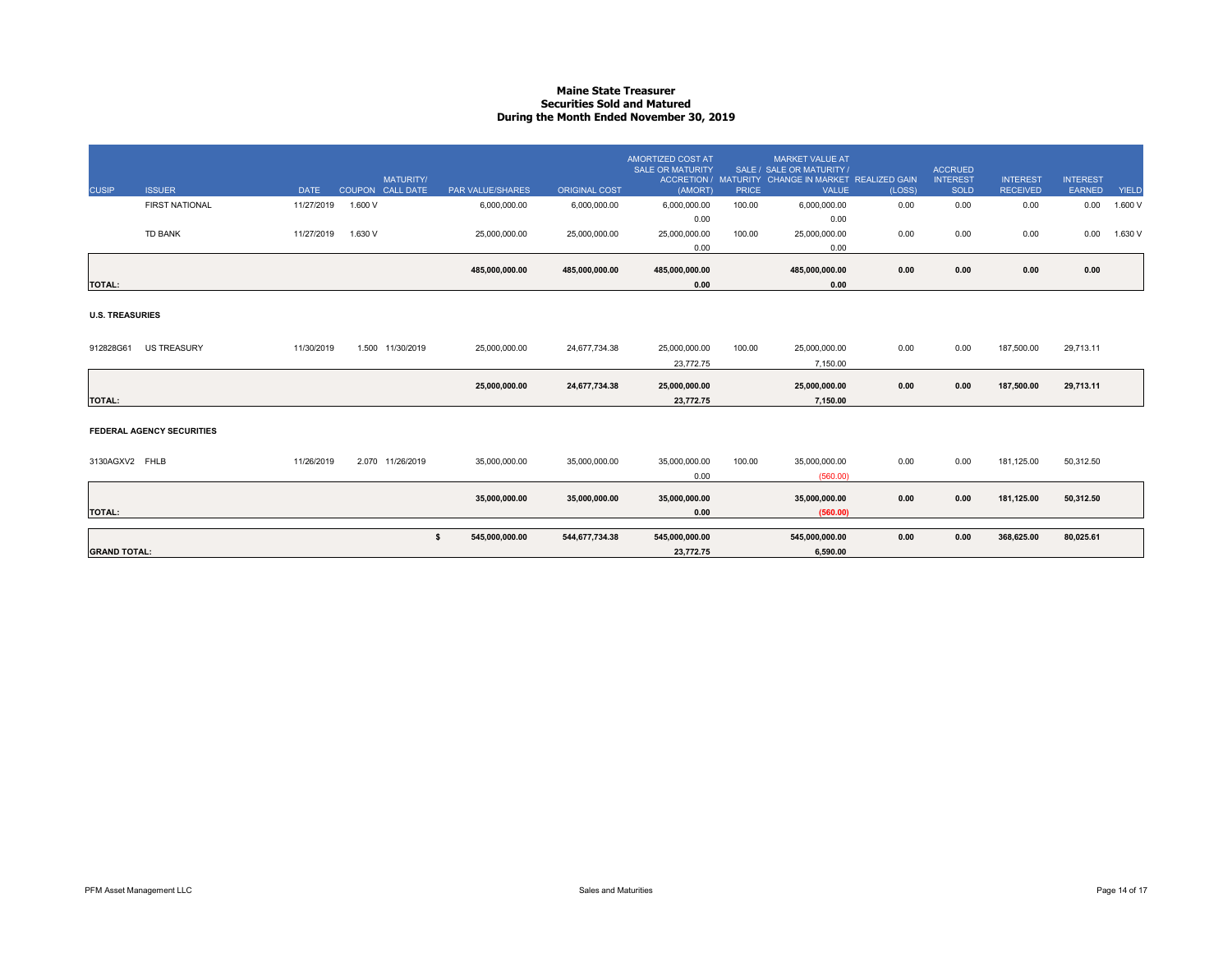#### **Maine State Treasurer Transaction Report For the Month Ended November 30, 2019**

|             |              |                    |                      |                                                          |                 |                         |                  |                 | TRANSACTION       |                    |
|-------------|--------------|--------------------|----------------------|----------------------------------------------------------|-----------------|-------------------------|------------------|-----------------|-------------------|--------------------|
| <b>DATE</b> | <b>CUSIP</b> | <b>TRANSACTION</b> | <b>SECURITY TYPE</b> | <b>DESCRIPTION</b>                                       | <b>MATURITY</b> | <b>PAR VALUE/SHARES</b> | <b>PRINCIPAL</b> | <b>INTEREST</b> | <b>TOTAL</b>      | <b>BALANCE</b>     |
|             |              |                    |                      |                                                          |                 |                         |                  |                 |                   |                    |
| 11/1/2019   |              | <b>INTEREST</b>    | <b>CASH EQUIV</b>    | FIDELITY GOVERNMENT<br><b>MMF</b>                        |                 | 0.00                    | 0.00             | 106,709.20      | 106,709.20        | 106,709.20         |
|             |              | <b>INTEREST</b>    | <b>CASH EQUIV</b>    | ANDROSCOGGIN                                             |                 | 0.00                    | 0.00             | 40,561.64       | 40,561.64         | 147,270.84         |
|             |              | <b>INTEREST</b>    | <b>CASH EQUIV</b>    | <b>BANGOR SAVINGS</b>                                    |                 | 0.00                    | 0.00             | 60,602.74       | 60,602.74         | 207,873.58         |
|             |              | <b>INTEREST</b>    | <b>CASH EQUIV</b>    | <b>BATH SAVINGS</b>                                      |                 | 0.00                    | 0.00             | 21,402.74       | 21,402.74         | 229,276.32         |
|             |              | <b>INTEREST</b>    | <b>CASH EQUIV</b>    | <b>BAR HARBOR</b>                                        |                 | 0.00                    | 0.00             | 92,062.07       | 92,062.07         | 321,338.39         |
|             |              | <b>BUY</b>         | <b>CASH EQUIV</b>    | <b>CAMDEN NATIONAL</b>                                   |                 | 22,000,000.00           | 22,000,000.00    | 0.00            | (22,000,000.00)   | (21, 678, 661.61)  |
|             |              | <b>INTEREST</b>    | <b>CASH EQUIV</b>    | <b>CAMDEN NATIONAL</b>                                   |                 | 0.00                    | 0.00             | 68,016.46       | 68,016.46         | (21,610,645.15)    |
|             |              | <b>INTEREST</b>    | <b>CASH EQUIV</b>    | <b>CITIZENS BANK</b>                                     |                 | 0.00                    | 0.00             | 80,342.35       | 80,342.35         | (21, 530, 302.80)  |
|             |              | <b>INTEREST</b>    | <b>CASH EQUIV</b>    | <b>FIRST NATIONAL</b>                                    |                 | 0.00                    | 0.00             | 37,123.29       | 37,123.29         | (21, 493, 179.51)  |
|             |              | <b>INTEREST</b>    | <b>CASH EQUIV</b>    | TD BANK                                                  |                 | 0.00                    | 0.00             | 381,292.05      | 381,292.05        | (21, 111, 887.46)  |
| 11/4/2019   |              | <b>SELL</b>        | <b>CASH EQUIV</b>    | <b>CITIZENS BANK</b>                                     |                 | 6,000,000.00            | 6,000,000.00     | 0.00            | 6,000,000.00      | (15, 111, 887.46)  |
| 11/5/2019   |              | SELL               | <b>CASH EQUIV</b>    | <b>CITIZENS BANK</b>                                     |                 | 3,000,000.00            | 3,000,000.00     | 0.00            | 3,000,000.00      | (12, 111, 887.46)  |
| 11/6/2019   |              | SELL               | <b>CASH EQUIV</b>    | <b>BAR HARBOR</b>                                        |                 | 4,000,000.00            | 4,000,000.00     | 0.00            | 4,000,000.00      | (8, 111, 887.46)   |
|             |              | <b>BUY</b>         | <b>CASH EQUIV</b>    | <b>CAMDEN NATIONAL</b>                                   |                 | 11,000,000.00           | 11,000,000.00    | 0.00            | (11,000,000.00)   | (19, 111, 887.46)  |
| 11/7/2019   |              | <b>SELL</b>        | <b>CASH EQUIV</b>    | <b>CAMDEN NATIONAL</b>                                   |                 | 5,000,000.00            | 5,000,000.00     | 0.00            | 5,000,000.00      | (14, 111, 887.46)  |
|             |              | SELL               | <b>CASH EQUIV</b>    | <b>CITIZENS BANK</b>                                     |                 | 41,000,000.00           | 41,000,000.00    | 0.00            | 41,000,000.00     | 26,888,112.54      |
| 11/8/2019   |              | <b>BUY</b>         | <b>CASH EQUIV</b>    | FIDELITY GOVERNMENT<br>MMF                               |                 | 5,000,000.00            | 5,000,000.00     | 0.00            | (5,000,000.00)    | 21,888,112.54      |
|             |              | <b>BUY</b>         | <b>CASH EQUIV</b>    | <b>CAMDEN NATIONAL</b>                                   |                 | 48,000,000.00           | 48,000,000.00    | 0.00            | (48,000,000.00)   | (26, 111, 887.46)  |
| 11/12/2019  |              | SELL               | <b>CASH EQUIV</b>    | FIDELITY GOVERNMENT<br>MMF                               |                 | 18,000,000.00           | 18,000,000.00    | 0.00            | 18,000,000.00     | (8, 111, 887.46)   |
|             |              | SELL               | <b>CASH EQUIV</b>    | <b>CAMDEN NATIONAL</b>                                   |                 | 16,000,000.00           | 16,000,000.00    | 0.00            | 16,000,000.00     | 7,888,112.54       |
| 11/13/2019  |              | <b>BUY</b>         | <b>CASH EQUIV</b>    | <b>CAMDEN NATIONAL</b>                                   |                 | 16,000,000.00           | 16,000,000.00    | 0.00            | (16,000,000.00)   | (8, 111, 887.46)   |
|             |              | <b>BUY</b>         | <b>CASH EQUIV</b>    | <b>TD BANK</b>                                           |                 | 3,000,000.00            | 3,000,000.00     | 0.00            | (3,000,000.00)    | (11, 111, 887.46)  |
| 11/14/2019  | 9128283C2    | <b>BUY</b>         | <b>UST</b>           | <b>US TREASURY</b>                                       | 10/31/2022      | 30,307,031.25           | 30,307,031.25    | 23,076.92       | (30, 330, 108.17) | (41, 441, 995.63)  |
|             | 9128286M7.   | <b>BUY</b>         | <b>UST</b>           | <b>US TREASURY</b>                                       | 4/15/2022       | 30,426,562.50           | 30,426,562.50    | 55,327.87       | (30, 481, 890.37) | (71,923,886.00)    |
|             |              | SELL               | <b>CASH EQUIV</b>    | <b>BANGOR SAVINGS</b>                                    |                 | 40,000,000.00           | 40,000,000.00    | 0.00            | 40,000,000.00     | (31,923,886.00)    |
|             |              | SELL               | <b>CASH EQUIV</b>    | <b>CAMDEN NATIONAL</b>                                   |                 | 76,000,000.00           | 76,000,000.00    | 0.00            | 76,000,000.00     | 44,076,114.00      |
|             |              | SELL               | <b>CASH EQUIV</b>    | <b>FIRST NATIONAL</b><br>FIDELITY GOVERNMENT             |                 | 20,000,000.00           | 20,000,000.00    | 0.00            | 20,000,000.00     | 64,076,114.00      |
| 11/15/2019  |              | <b>BUY</b>         | <b>CASH EQUIV</b>    | <b>MMF</b>                                               |                 | 37,000,000.00           | 37,000,000.00    | 0.00            | (37,000,000.00)   | 27,076,114.00      |
|             | 9128283G3    | <b>INTEREST</b>    | <b>UST</b>           | <b>US TREASURY</b>                                       | 11/15/2020      | 0.00                    | 0.00             | 87,500.00       | 87,500.00         | 27,163,614.00      |
|             | 9128286U9    | <b>INTEREST</b>    | <b>UST</b>           | <b>US TREASURY</b>                                       | 5/15/2022       | 0.00                    | 0.00             | 265,625.00      | 265,625.00        | 27,429,239.00      |
|             | 9128286U9    | <b>INTEREST</b>    | <b>UST</b>           | <b>US TREASURY</b>                                       | 5/15/2022       | 0.00                    | 0.00             | 265,625.00      | 265,625.00        | 27,694,864.00      |
|             |              | <b>BUY</b>         | <b>CASH EQUIV</b>    | <b>BANGOR SAVINGS</b>                                    |                 | 40,000,000.00           | 40,000,000.00    | 0.00            | (40,000,000.00)   | (12,305,136.00)    |
|             |              | <b>BUY</b>         | <b>CASH EQUIV</b>    | <b>CAMDEN NATIONAL</b>                                   |                 | 76,000,000.00           | 76,000,000.00    | 0.00            | (76,000,000.00)   | (88, 305, 136.00)  |
|             |              | <b>BUY</b>         | <b>CASH EQUIV</b>    | <b>FIRST NATIONAL</b>                                    |                 | 20,000,000.00           | 20,000,000.00    | 0.00            | (20,000,000.00)   | (108, 305, 136.00) |
| 11/18/2019  |              | SELL               | <b>CASH EQUIV</b>    | FIDELITY GOVERNMENT<br><b>MMF</b><br>FIDELITY GOVERNMENT |                 | 26.000.000.00           | 26,000,000.00    | 0.00            | 26,000,000.00     | (82, 305, 136.00)  |
| 11/19/2019  |              | <b>BUY</b>         | <b>CASH EQUIV</b>    | <b>MMF</b><br>FIDELITY GOVERNMENT                        |                 | 46.000.000.00           | 46,000,000.00    | 0.00            | (46,000,000.00)   | (128, 305, 136.00) |
| 11/20/2019  |              | <b>BUY</b>         | <b>CASH EQUIV</b>    | <b>MMF</b><br>FIDELITY GOVERNMENT                        |                 | 7,000,000.00            | 7,000,000.00     | 0.00            | (7,000,000.00)    | (135, 305, 136.00) |
| 11/21/2019  |              | SELL               | <b>CASH EQUIV</b>    | <b>MMF</b><br>FIDELITY GOVERNMENT                        |                 | 40,000,000.00           | 40,000,000.00    | 0.00            | 40,000,000.00     | (95, 305, 136.00)  |
| 11/22/2019  |              | SELL               | <b>CASH EQUIV</b>    | <b>MMF</b>                                               |                 | 24,000,000.00           | 24,000,000.00    | 0.00            | 24,000,000.00     | (71, 305, 136.00)  |
|             |              | <b>SELL</b>        | <b>CASH EQUIV</b>    | CAMDEN NATIONAL                                          |                 | 6,000,000.00            | 6,000,000.00     | 0.00            | 6,000,000.00      | (65, 305, 136.00)  |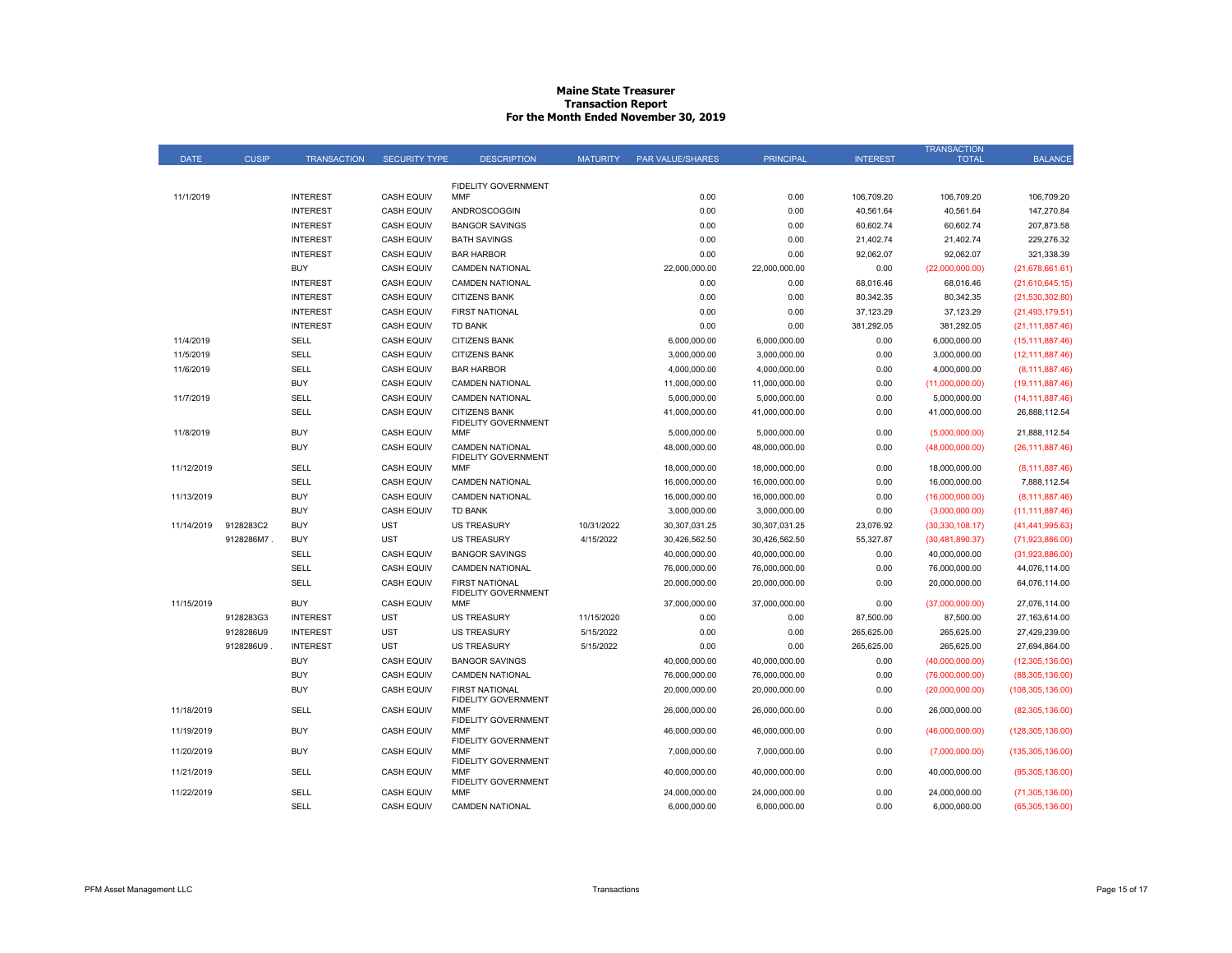#### **Maine State Treasurer Transaction Report For the Month Ended November 30, 2019**

|             |              |                    |                      |                        |                 |                  |                  |                 | <b>TRANSACTION</b> |                   |
|-------------|--------------|--------------------|----------------------|------------------------|-----------------|------------------|------------------|-----------------|--------------------|-------------------|
| <b>DATE</b> | <b>CUSIP</b> | <b>TRANSACTION</b> | <b>SECURITY TYPE</b> | <b>DESCRIPTION</b>     | <b>MATURITY</b> | PAR VALUE/SHARES | <b>PRINCIPAL</b> | <b>INTEREST</b> | <b>TOTAL</b>       | <b>BALANCE</b>    |
|             |              |                    |                      |                        |                 |                  |                  |                 |                    |                   |
| 11/25/2019  |              | SELL               | <b>CASH EQUIV</b>    | <b>BANGOR SAVINGS</b>  |                 | 15,000,000.00    | 15,000,000.00    | 0.00            | 15,000,000.00      | (50, 305, 136.00) |
|             |              | SELL               | <b>CASH EQUIV</b>    | <b>CAMDEN NATIONAL</b> |                 | 45,000,000.00    | 45,000,000.00    | 0.00            | 45,000,000.00      | (5,305,136.00)    |
| 11/26/2019  | 3130AGXV2    | <b>MATURITY</b>    | <b>INSTR</b>         | <b>FHLB</b>            | 11/26/2019      | 35,000,000.00    | 35,000,000.00    | 181,125.00      | 35, 181, 125.00    | 29,875,989.00     |
|             | 3134GUSA9    | <b>BUY</b>         | <b>INSTR</b>         | <b>FHLMC</b>           | 11/26/2021      | 10,001,500.00    | 10,001,500.00    | 0.00            | (10,001,500.00)    | 19,874,489.00     |
|             | 3134GUSA9.   | <b>BUY</b>         | <b>INSTR</b>         | <b>FHLMC</b>           | 11/26/2021      | 50,007,500.00    | 50,007,500.00    | 0.00            | (50,007,500.00)    | (30, 133, 011.00) |
|             |              | SELL               | <b>CASH EQUIV</b>    | <b>BANGOR SAVINGS</b>  |                 | 19,000,000.00    | 19,000,000.00    | 0.00            | 19,000,000.00      | (11, 133, 011.00) |
|             |              | SELL               | <b>CASH EQUIV</b>    | <b>CAMDEN NATIONAL</b> |                 | 19,000,000.00    | 19,000,000.00    | 0.00            | 19,000,000.00      | 7,866,989.00      |
|             |              | SELL               | <b>CASH EQUIV</b>    | <b>FIRST NATIONAL</b>  |                 | 19,000,000.00    | 19,000,000.00    | 0.00            | 19,000,000.00      | 26,866,989.00     |
| 11/27/2019  |              | SELL               | <b>CASH EQUIV</b>    | <b>BANGOR SAVINGS</b>  |                 | 6,000,000.00     | 6,000,000.00     | 0.00            | 6,000,000.00       | 32,866,989.00     |
|             |              | SELL               | <b>CASH EQUIV</b>    | <b>CAMDEN NATIONAL</b> |                 | 6,000,000.00     | 6,000,000.00     | 0.00            | 6,000,000.00       | 38,866,989.00     |
|             |              | SELL               | <b>CASH EQUIV</b>    | <b>FIRST NATIONAL</b>  |                 | 6,000,000.00     | 6,000,000.00     | 0.00            | 6,000,000.00       | 44,866,989.00     |
|             |              | SELL               | <b>CASH EQUIV</b>    | <b>TD BANK</b>         |                 | 25,000,000.00    | 25,000,000.00    | 0.00            | 25,000,000.00      | 69,866,989.00     |
| 11/30/2019  | 912828G61    | <b>MATURITY</b>    | <b>UST</b>           | <b>US TREASURY</b>     | 11/30/2019      | 25,000,000.00    | 25,000,000.00    | 187,500.00      | 25,187,500.00      | 95,054,489.00     |
|             |              | <b>INTEREST</b>    | <b>CASH EQUIV</b>    | <b>MISC INCOME</b>     |                 | 0.00             | 0.00             | 8.76            | 8.76               | 95,054,497.76     |
|             |              |                    |                      |                        |                 |                  |                  |                 |                    |                   |

| <b>Net Contributions</b> | ۰             |
|--------------------------|---------------|
|                          |               |
| <b>Net Withdrawals</b>   | 95.054.497.76 |